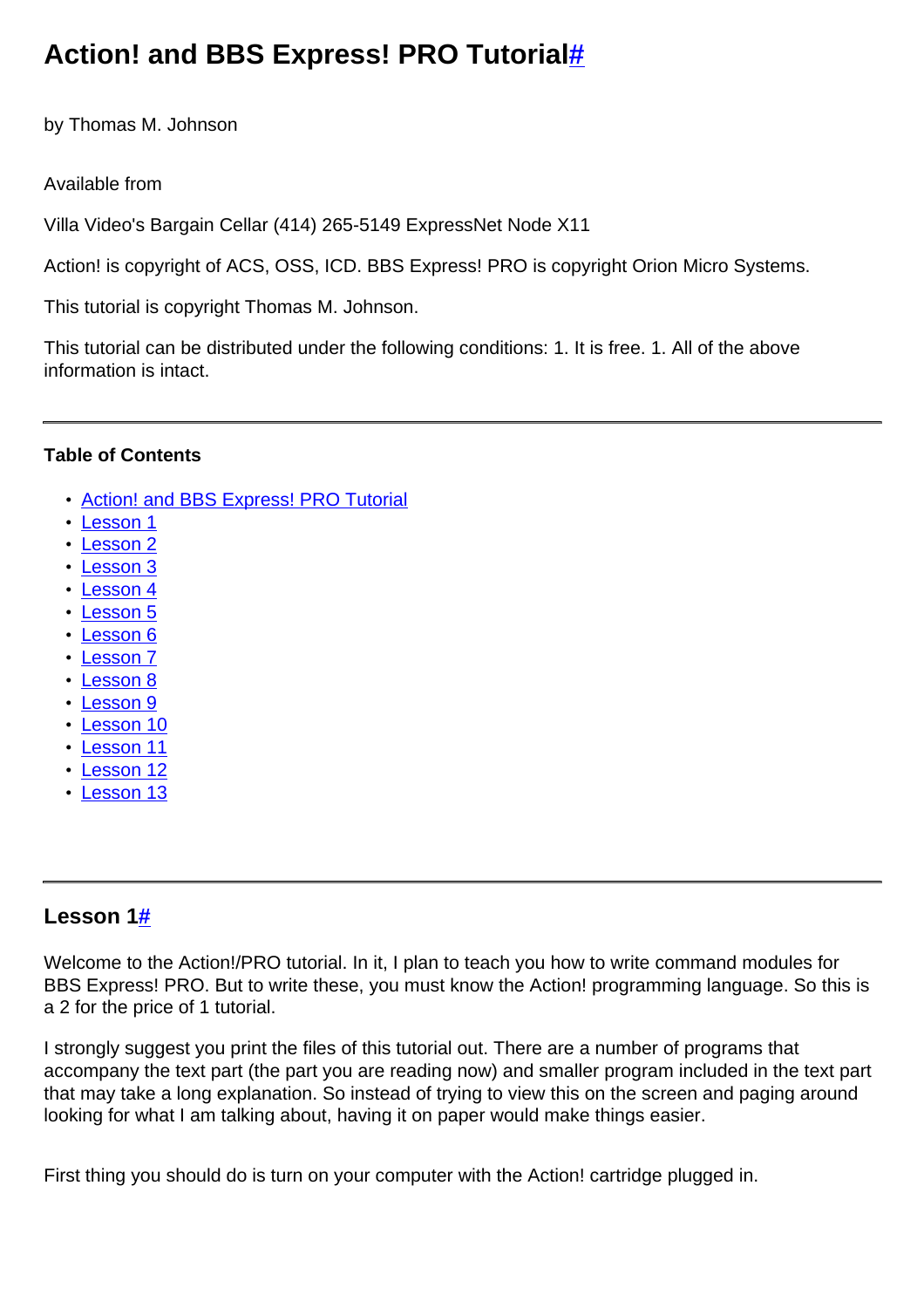You should see a flashing cursor in the upper left hand corner of the screen and the words "ACTION! (c) 1983 ASC" in inverse letters at the bottom. This is the EDITOR mode. This is where you enter and edit your program. The Action! editor is very versatile. I am using it right now to write this tutorial.

I guess we should start with the "standard" first program that you see in ANY book that teaches a programming language. The infamous "Hello, World" example.

To set aside parts of this text that should be entered into the editor, I will indent from here on in.

```
PROC main()
```

```
PrintE("Hello, World")
```
RETURN

OK, so now what does it mean? The word PROC is a Action! reserved word (that means you can't name a variable, procedure or function that name).

PROC is short for PROCedure and that simply means it is a section of code.

The word "main" comes down to us from the language C. A short digression is needed. In the language Pascal, the last procedure is the controlling procedure. It can calls all the other procedures and it is not named.

In C, the controlling procedure is the one called "main". But it can be anywhere in the program.

In Action!, we compromise. It is named like C, but it must be last like Pascal. But in Action!, we don't have to call it "main", we can call it anything we want. But most programmers call it main.

Then comes the "()". This mean there are no parameters. The main PROC can NEVER have any parameters. If you are wondering what parameters are, we will cover them in a later lesson.

Next is the "PrintE()" line. This is part of the Action! library. It prints what ever is between the quotes and puts the cursor on the left side of the screen on the next line down.

Why is the PrintE() line indented? In Action!, indention and capitalization do nothing. "PRINTE()", "printe()" and "PrintE()" are exactly the same thing. But to keep programs from 1 programmer to another looking the same, the "PrintE" is used. And it is indented to show that it belongs to the PROCecude "main".

Lastly, is the word "RETURN". This signifies the end of a procedure. When it occurs at the end of the "main" procedure, your program returns control back to the Action! cartridge.

How do you run this program? When it is typed into the editor exactly as shown, you press the CONTROL key, the SHIFT key and the M key at the same time (I will abbreviate this as <C><S>M).

You will hear a buzz and the screen will go blank. There will be a inverse line at the top of the screen. You are now in the MONITOR mode. From here you must Compile your program.

You press C then the RETURN key. If there are errors, you will get a message telling you so. If you have errors, press E and the RETURN key to go back to the Editor. If not, you press R and the RETURN key to Run you program.

This is a good place to end lesson one. If you want to experiment until the next lesson, try adding some more PrintE lines in the program. Like: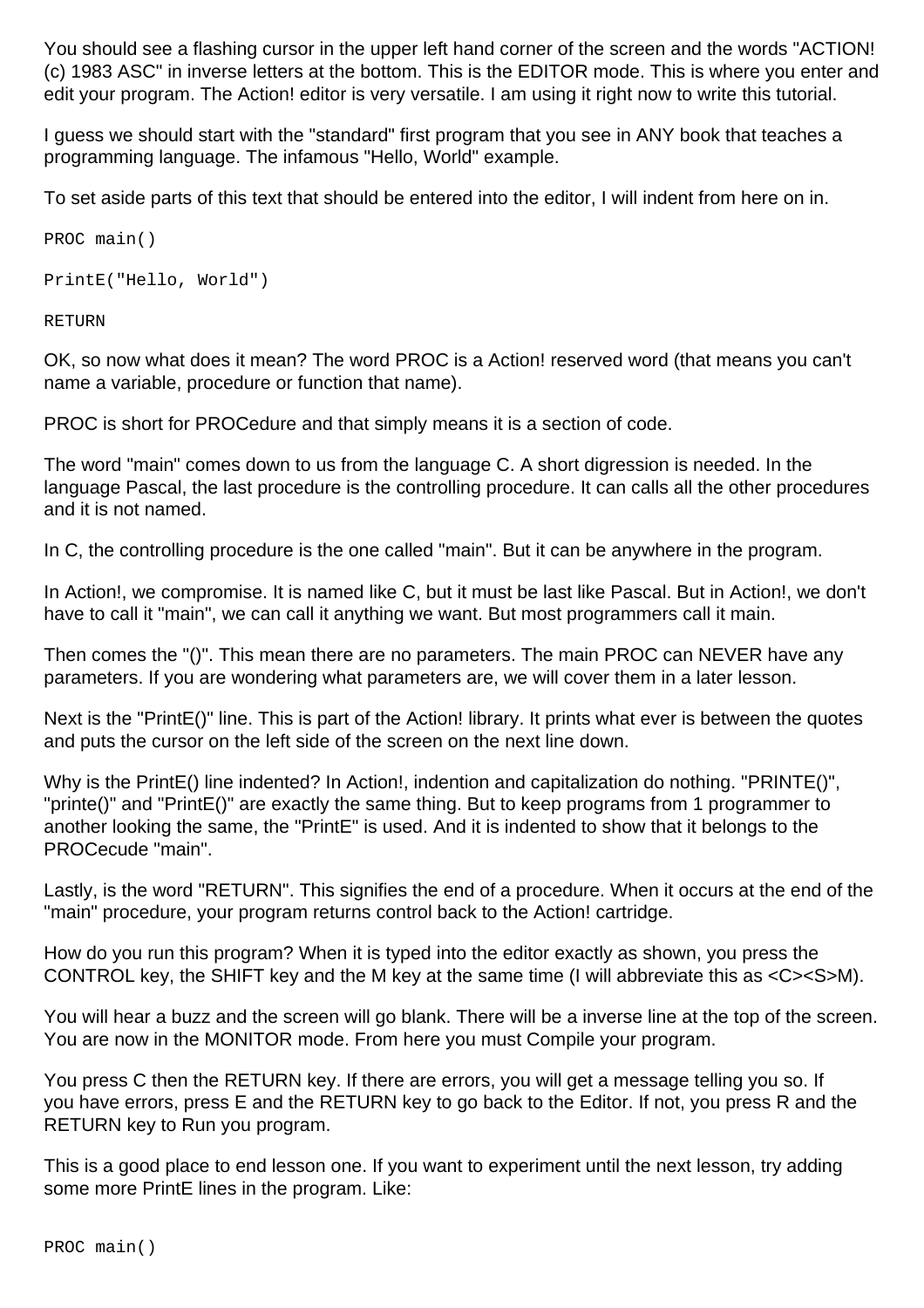```
PrintE("Hello World!") 
PrintE("I am programming in") 
PrintE("Action!")
```
RETURN

# **Lesson [2#](http://[fd00::119]:8080/wiki/#section-Action+and+BBS+Express+PRO+Tutorial-Lesson2)**

In the last lesson, we went over how to compile and run a Action! program. We also learned that the last PROC in a program is the first one that is run. Finally, we learned our first Action! library PROC - PrintE.

Now we are going to cover varibles. In Action!, you must know what type of values a variable will take on before you can use it. This is so the compiler can set aside the right amount of space for that variable.

In Action!, we have 3 basic variable types: BYTE, INT and CARD.

Note: the keywords BYTE and CHAR are identical and can ALWAYS be used in place of each other.

First the BYTE. A BYTE can have a value from 0 to 255 and that is all. When you add 1 to a BYTE with a value of 255 you get 0. The same when you subtract 1 from 0 you get 255.

BYTE values are used for loops and most other general values.

The next basic type is a INT. INTs can have values from -32768 to 32767. If you need to use negative numbers, a INT is the only way to do it.

Lastly we have a CARD. CARDs can have values from 0 to 65535. Use CARDs when you need larger numbers. But 65535 is the largest number you can have. When you add 1 to 65535 you get 0 for an answer.

The are no real numbers like 5.7 in Action!. Nor are there scientific notation like 5.8E4.

Why does Action! have these restrictions? I know BASIC programmers are say "In BASIC we don't have to declare variables and they can be real and larger than 65535."

But in BASIC, EVERY variable takes up 6 bytes of memory. In Action!, a BYTE takes up 1 byte and INTs and CARDs take up only 2. And this is the way the computer really looks at numbers. The floating point package is the thing that really slows BASIC down.

So we have this chart:

| name        | size in bytes | low val. | high val |
|-------------|---------------|----------|----------|
| <b>BYTE</b> |               |          | 255      |
| <b>INT</b>  |               | -32768   | 32767    |
| <b>CARD</b> |               |          | 65535    |

Ok, so how do you use them? Here is a sample program.

```
 PROC main()
   BYTE i
   Print("Give me a number. ")
   i=InputB()
   PrintBE(i)
```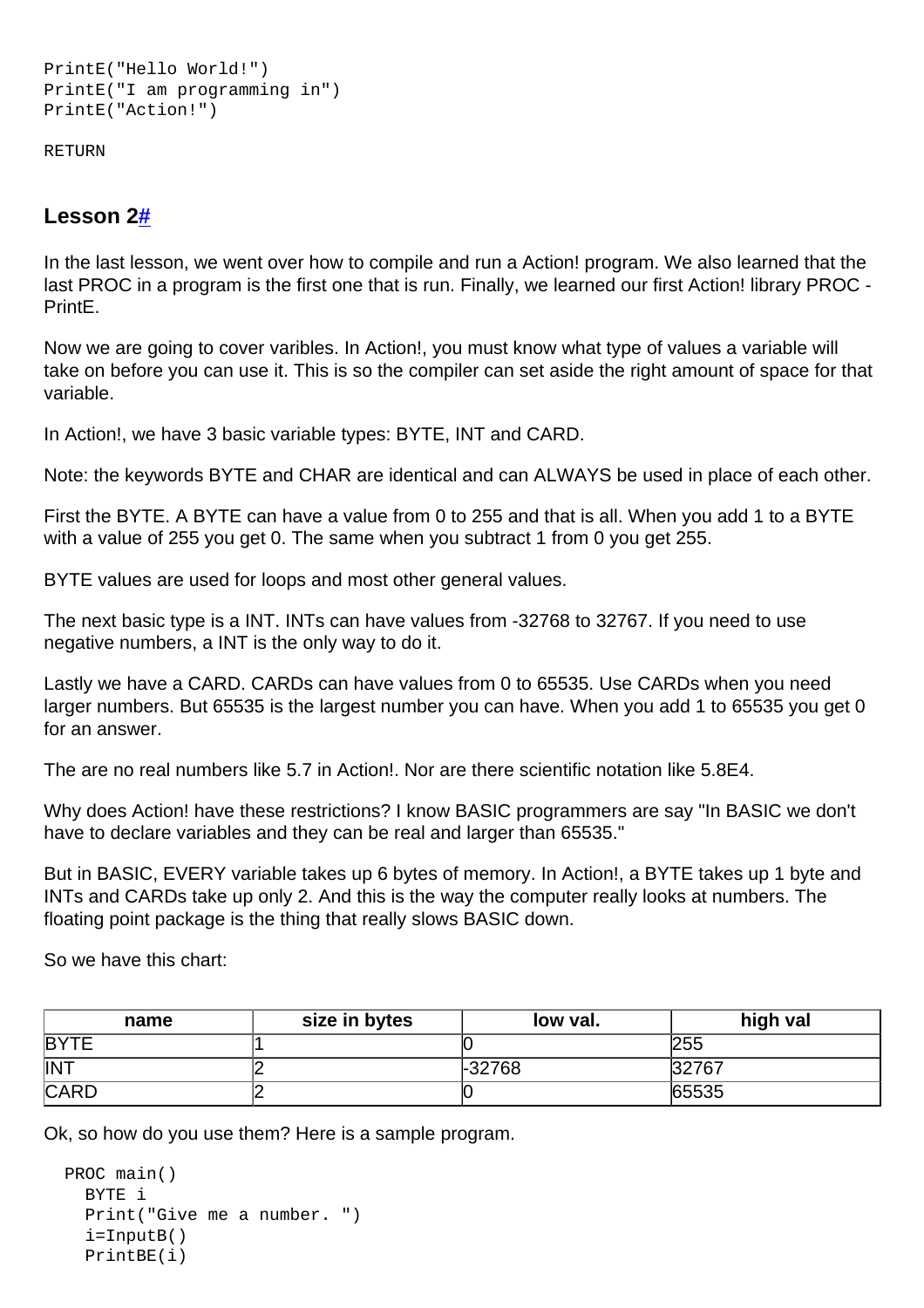#### RETURN

The first line we know. It is required by all Action! program to define a PROC.

The next line declares i and j as variable of type BYTE. They will only have a value from 0 to 255.

The Print statement prints what is between the quotes without returning the carriage after.

The i=InputB() line inputs a BYTE from the keyboard and places its value in i.

 $i$ =i set the value of i to be the same as the value in i.

PrintBE(j) prints the value of j as a BYTE and returns the carriage.

If a number larger than 255 is entered the Action! system will take what is called the "least significant byte" of that number and place that in i. I won't go into LSB right now. But if you want to experiment...

What if you wanted INTs instead of BYTEs?

```
 PROC main()
   INT i
   Print("Give me a number. ")
   i=InputI()
   PrintIE(i)
 RETURN
```
OK, the last thing I will do in this lesson is the related Input and Print functions.

BYTE b CARD c INT i

Just declaring some dummy variables.

| <b>Example</b>     | <b>Description</b>                        |
|--------------------|-------------------------------------------|
| $\vert$ i=Inputl() | input a INT                               |
| $ c=InputC()$      | input a CARD                              |
| $ b=InputB()$      | input a BYTE                              |
| Print("hi")        | print string without the carriage return  |
| PrintE("hi")       | print the string with the carriage return |
| PrintB(b)          | print a BYTE without the CR               |
| PrintBE(b)         | print a BYTE with a CR                    |
| PrintC(c)          | print a CARD without a CR                 |
| PrintCE(c)         | print a CARD with a CR                    |
| $\text{Print}(i)$  | print a INT without a carriage return     |
| PrintE(i)          | print a INT with a CR                     |

Next we will go into expressions and the IF statement.

### **Lesson 3 [#](http://[fd00::119]:8080/wiki/#section-Action+and+BBS+Express+PRO+Tutorial-Lesson3)**

In the last lesson we went over variables. The name of a variable doesn't have to a name like the "i" I used in the examples. In fact, they shouldn't be like that. Variable names should be descriptive to you know what their purpose is. In Action!, the only restriction is that variable names start with a letter. They may contain letters and the underline "\_" character later in the name. Which is easier to understand?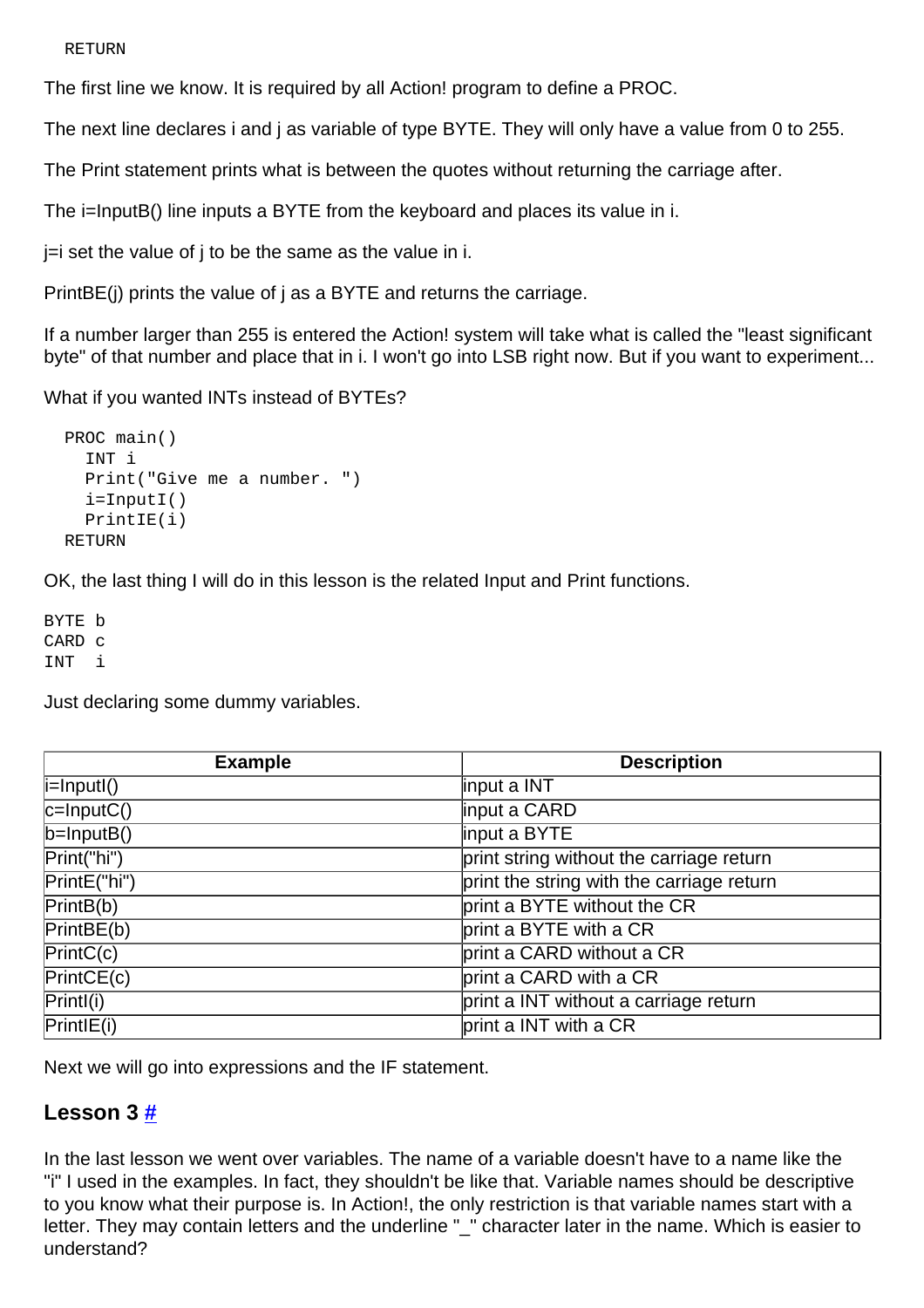```
t=(p*x)+p
```
or

total\_price =  $(p$ rice \* tax) + price

This brings us to our next subject, expressions.

Action! supports the following operators.

| <b>Operator</b> | <b>Description</b>                               |
|-----------------|--------------------------------------------------|
|                 | as in negative numbers. Remember only INT can    |
|                 | be negative.                                     |
|                 | multiply                                         |
|                 | divide. This is integer division because Action! |
|                 | doesn't have real numbers. So when you take 5/2  |
|                 | it is equal to 2 NOT 2.5                         |
| <b>MOD</b>      | This is the remainder when you divide. 5 MOD 2   |
|                 | equals 1 because $5/2=2$ with a remainder of 1   |
|                 | addition                                         |
|                 | subtraction                                      |

Action! also has a number of bit-wise operators but we will cover those later.

I guess a sample program would be good about now. This sample program is a little too long for you to have to type in to your editor. So I guess this is a good time to say that when this occures, the sample program will be called APROG.301

This means it is a program with the ATUTOR series. It goes with lesson 3 and it is the 01 (first) program.

To load the program into your Action! editor, you press <control><shift><R> at the same time. The bottom line of the editor will print "Read?"

Here you type in the filename and it will load. Then you can compile and run the program like normal.

You will notice that the variables are of type INT. I did this so you can see how Action! handles negative numbers. Try -32767 and 4 for sample numbers once.

You will see that Action! does some weird things when you try to go past the boundaries of the variable type. In this case, INT can only be -32768 to 32767.

Try some nicer numbers to show the program works fine. Like 10 and 6. Or any other number you may want to try. You will have to recompile and rerun the program for each different set of values.

You may have noticed a PutE() command in the program. This places a carriage return on the screen. In other words, it just puts a blank line on the screen. I just put it in there to make it easier to read.

The next things we will cover are relationals. Relationals yield a value of TRUE or FALSE. An example might be: 4=7. This is false. Here is a list of the Action! relationals:

a=b tells if a and b are equal

a<>b tests to see if a and b are not equal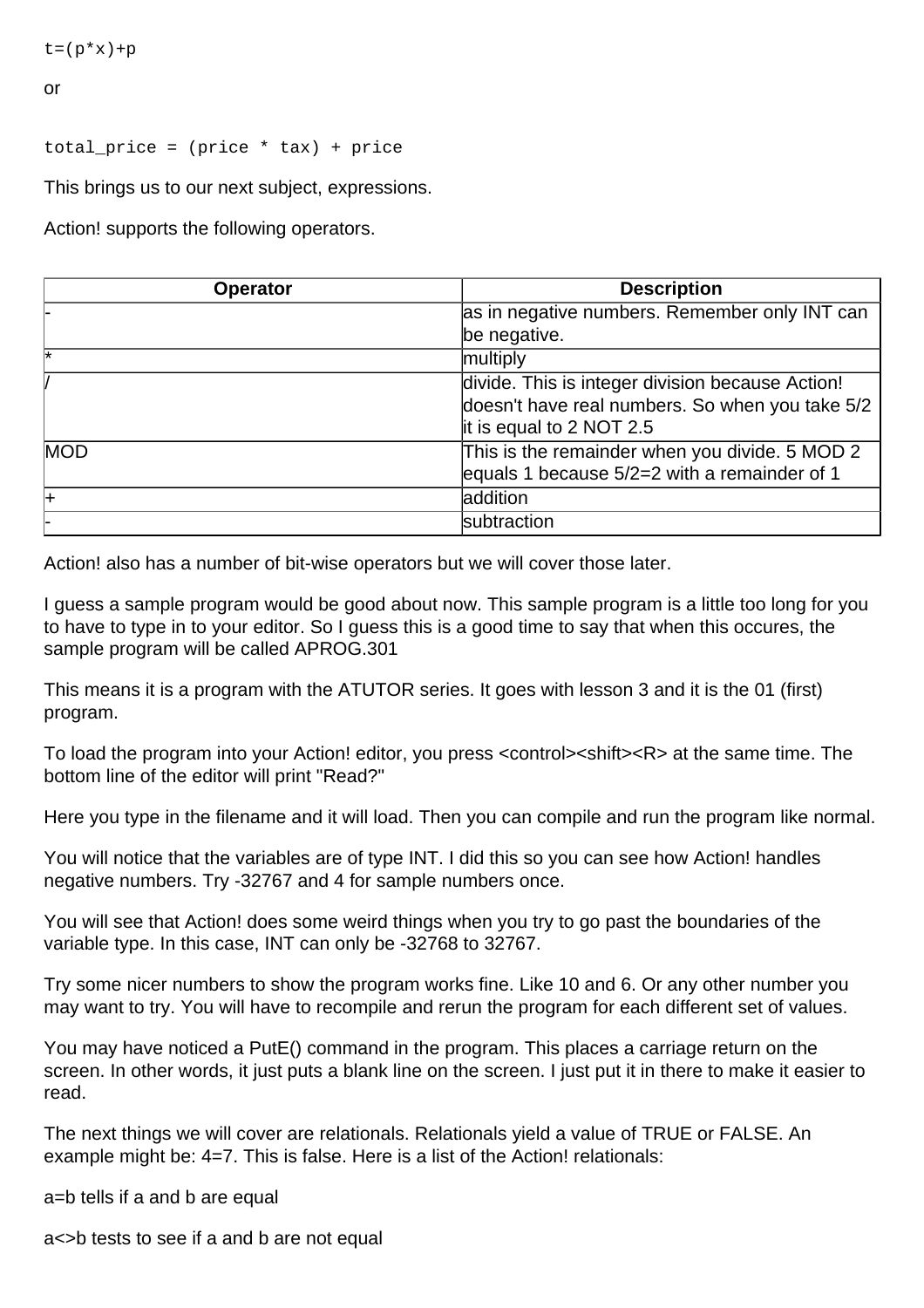a\#h the same as  $a \le b$ a>b is a greater than b a > = b is a greater than or equal to b ach test to see if a is less than b a<=b is a less than or equal to b

The are 2 more, AND and OR and I will cover them in the next tutorial.

Now we will go into the simplest case of the IF-FI statements. They are used like this:

IF <relational is TRUE> THEN

 statement statement statement

#### FI

If the relational expression between the brackets is true, Action! will execute all the statements between the IF line and the FI line.

If the relational is false, Action! will skip all the statements between the IF and FI and start with the statement after the FI.

The statements between the IF and the FI should be indented a few spaces to show that they are dependent on the IF statement. And it also makes it alot easier to read!

try this program:

```
 PROC main()
   IF 4>9 THEN
     PrintE("4 is greater than 9")
     PrintE("Do you believe it?!?")
   FI
   PrintE("done")
```
RETURN

The above program should just print the word "done". If 4 should happen to be equal to 9 today (maybe its Friday the 13th?) then it would print the other 2 lines followed by the word "done".

This is the end of lesson 3, I will leave you with another program that is too big to print here. It is called: APROG.302

#### **Lesson 4 [#](http://[fd00::119]:8080/wiki/#section-Action+and+BBS+Express+PRO+Tutorial-Lesson4)**

Well, I guess its time we started talking about loops. Loops give us the ability to repeat a section of code over and over again until we want it to stop.

The section of code we want to repeat is marked off with a DO at the start and a OD at the end.

PROC main()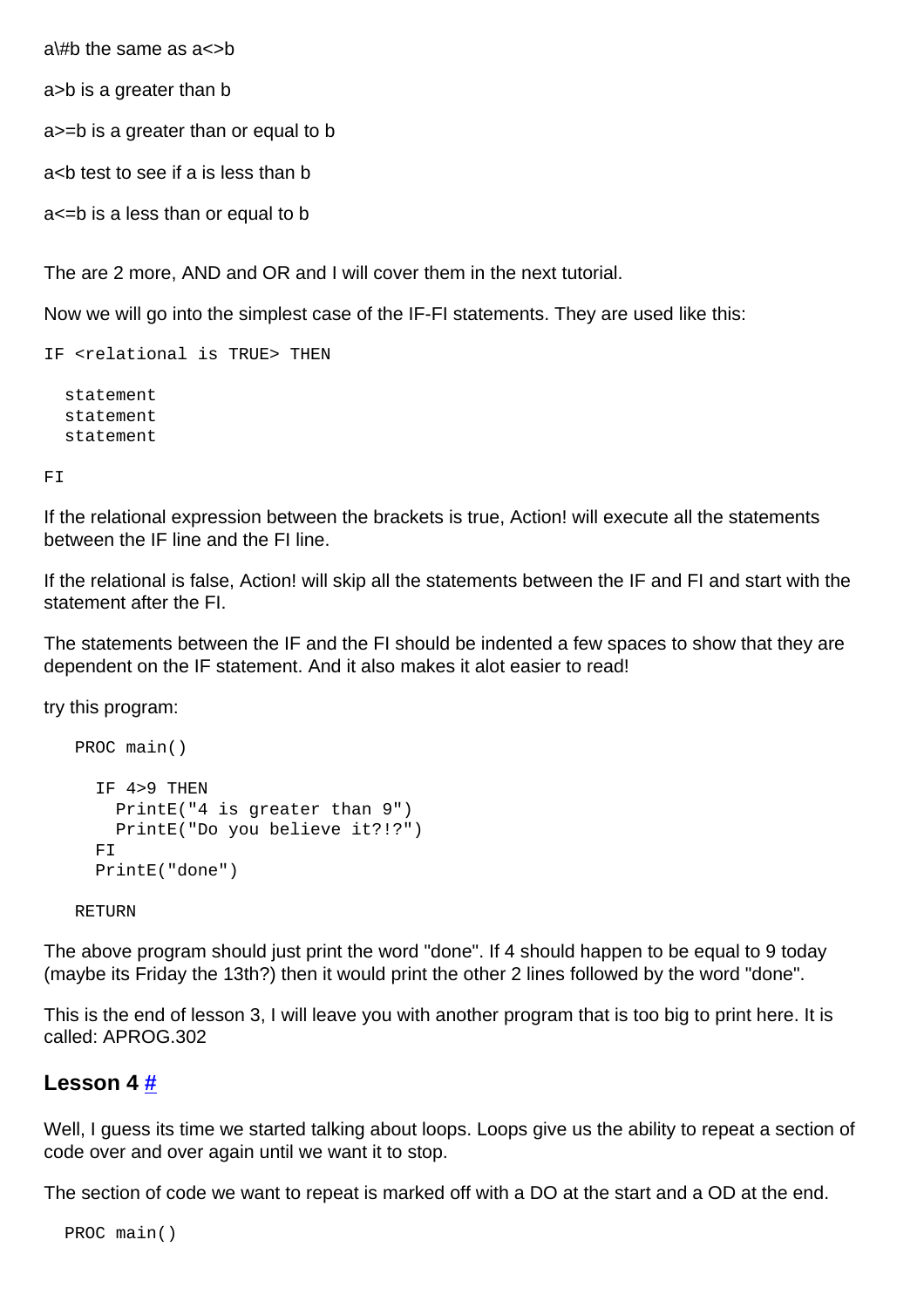```
D<sub>O</sub> Print("Hello!! ")
    OD
 RETURN
```
This is print Hello!! over and over and there is no way to stop it other than pressing the BREAK key or the RESET key. So we need a way to control the number of times a loop get executed. Action! provides us with 3 ways.

The first and probably the least powerful is the FOR loop. It is the most used loop. Then why do I say it is the least powerful? Because it executes a loop a fixed number of times.

```
 PROC main()
   BYTE i
  FOR i=1 TO 8
   DO
     PrintBE(i)
   OD
```
RETURN

This program just prints the numbers 1 to 8 vertically on the screen. ANY commands can be places between the DO and the OD and they will get executed 8 times.

The next loop controller Action! gives us it the WHILE loop. It looks like this:

```
 WHILE (a condition is true)
 DO
```
OD

The WHILE loop evaluates its condition at the top of the loop, so if the condition is FALSE to begin with, the loop will never execute. Try program APROG.401 to see.

The last type of loop control Action! gives us is the UNTIL loop.

```
D<sub>O</sub> statements
 UNTIL (condition is true)
 OD
```
The major difference between the WHILE and the UNTIL is that the UNTIL get evaluated at the bottom of the loop. This means it will be executed at once. After it is executed once, if the condition is FALSE it will get executed again.

```
 DO
   PutE()
   PrintE("Press any key or 0")
   PrintE("to exit")
  i = InputB() UNTIL i=0
\cap
```
If the condition i=0 is TRUE the loop exits.

The last loop command I saved for last to mention because in theory, it is never needed. I say in theory because in the REAL world it can be useful.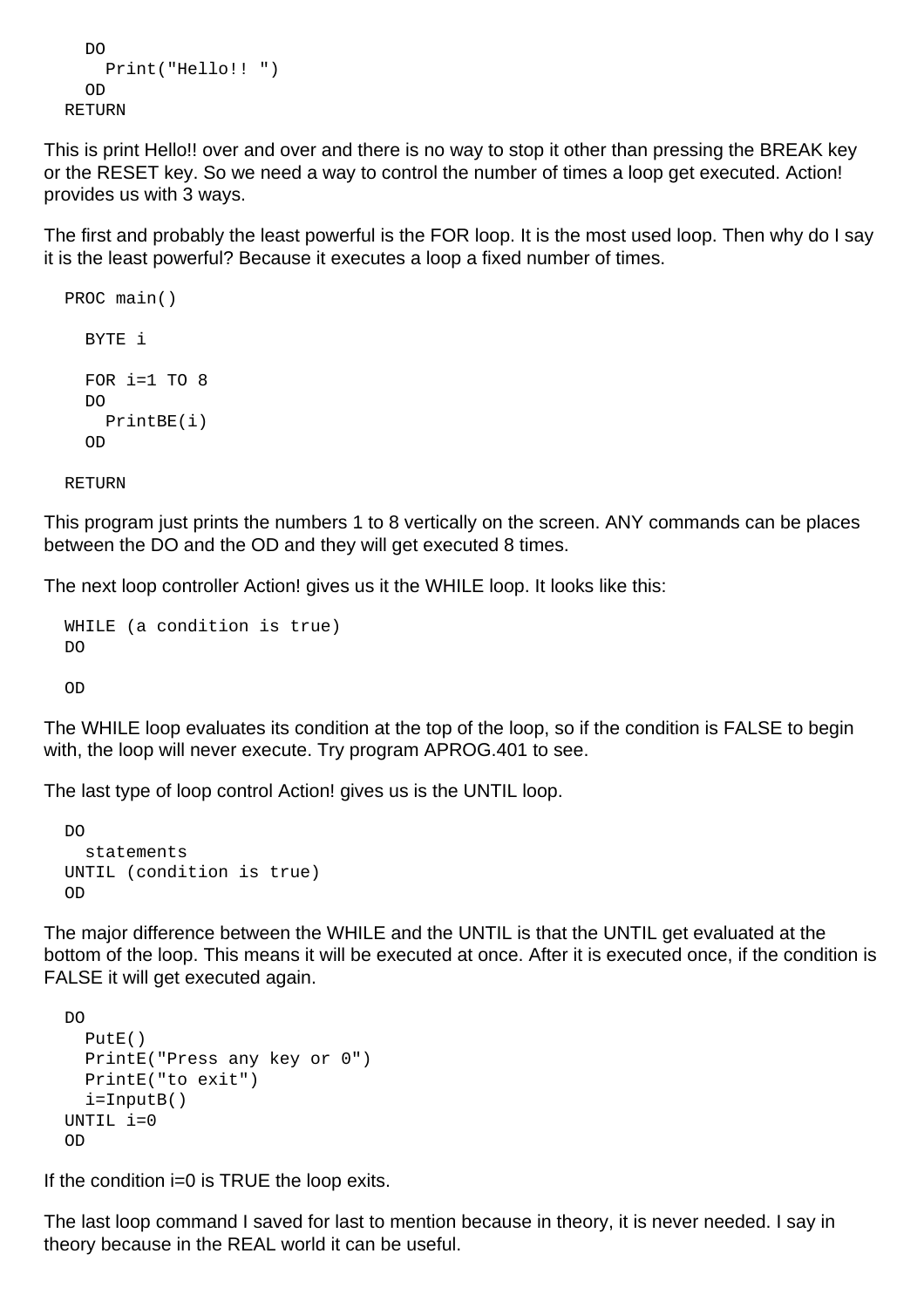The command name is EXIT. Lets say your program has to input a large number. And the next numbers are divided into the bug number until the answer gets down below 10. But if the user inputs a 0 to divide into, the is very bad since a division by 0 doesn't exist.

Look at program APROG.402 for this program. You will notice that the divison is not what you would expect. That is because Action! only has whole numbers.

In Action! if you:

PrintBE $(1 / 3)$ 

That is take 1 divided by 3, you will get 0, NOT .33333 Action! has no decimal notation.

I am getting of the subject but I feel that since it is used in the program it is a good idea to explain it.

Anyway, the EXIT command is good when you use it in emergency situations, when you have to get out of a loop in a hurry.

A EXIT is also useful when you have alot of conditions on when to end a loop.

Like: UNTIL (the user answers yes AND the record number =0 AND you haven't reached the end of the file AND you aren't running out of memory space)

I haven't gone into the actual Action! statements of those situation yet so I put them in words. But you get the picture, there are 4 conditions to end this loop.

The better thing to do is just have 1 or 2 conditions in the UNTIL statement and put the others in IF FI with can EXIT.

MOST other times, if you must have an EXIT in your loop to make it work right, you have chosen the wrong type of loop.

APROG.403 compares doing the same loop with the 3 looping statements. Remember, each time a program must do a loop, it is up to you, the programmer, do decide which type of loop to use. For APROG.403, try and guess which one is BEST. They all work, but one is best for what I am trying to accomplish.

That's it for Action!'s looping commands. In the next file, we won't be going into any new Action! commands. It will cover some editor and monitor commands that will make your writing and debugging of Action! programs faster and easier.

### **Lesson [5#](http://[fd00::119]:8080/wiki/#section-Action+and+BBS+Express+PRO+Tutorial-Lesson5)**

As promised, now we are going to talk about advanced editor and monitor commands. Knowing these will make your writing, editing and debugging of Action! programs many times faster and easier.

In this file, when I use something like this: <C><S>M That means to press the Control, the Shift and the M keys at the same time. And we all know that doing that will take us into the monitor.

There are more commands to help you than I can possibly list. If I did it would take me over 100K. I am just going to cover the ones I use most. I use almost all the commands at sometime or another. Please look at your Action! manual and carefully read over the sections on these commands. They are very important.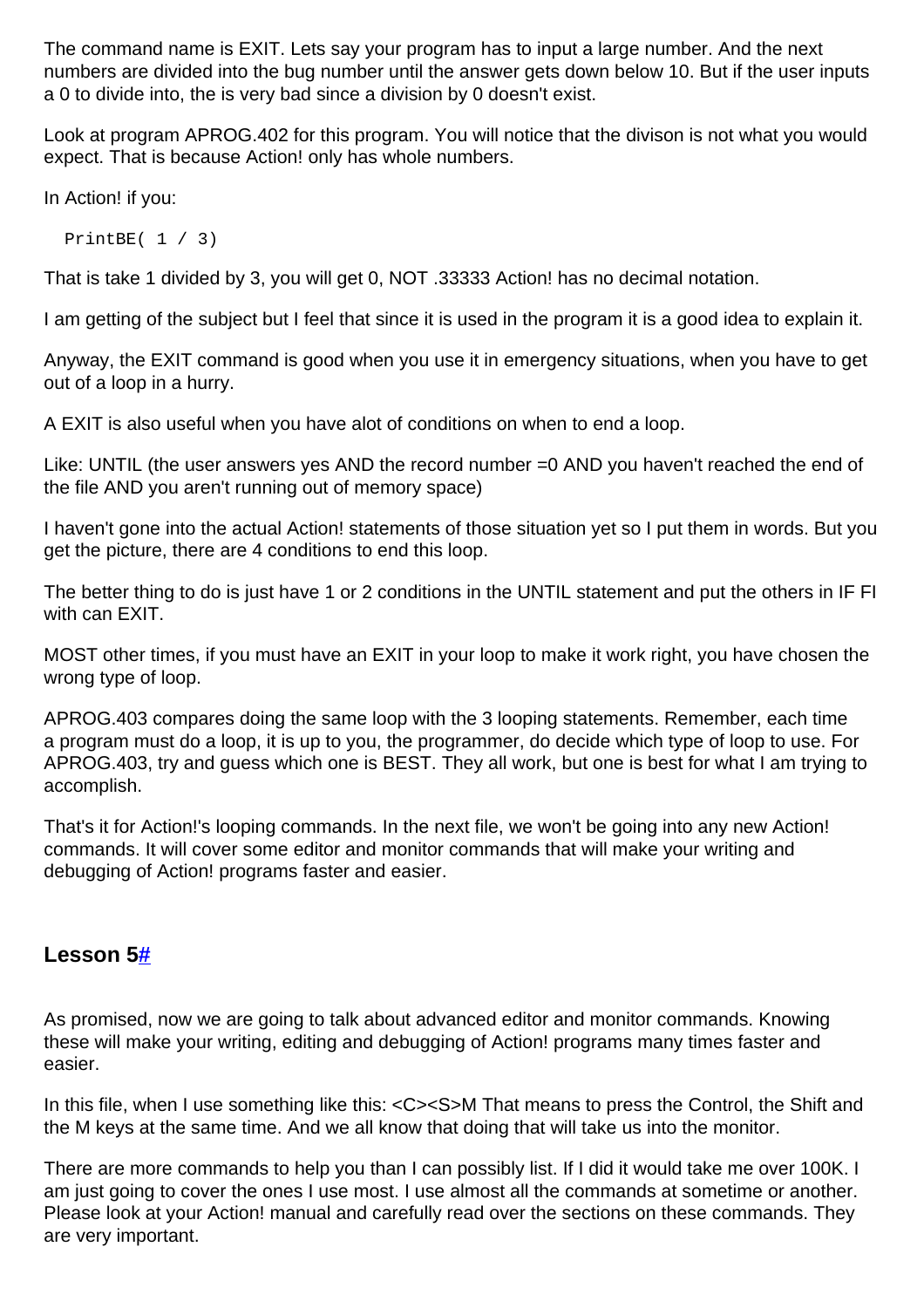I guess we should dive right in with some editor commands. You already know <C><S>R and <C><S>W for reading and writing to and from the editor.

Pressing <C><S>- and <C><S>= (these are the arrow keys) will jump you around the editor 1 screen at a time. You can really get around the editor fast using these.

If you are looking for a certain word or words in you Action! program, the editor has the <C><S>F command. Action! will ask you for the string to search for. And zip you are there or a not found message appear. This only searches from the point you are in, downward. So if you are at the end of your file, no matter what you search for you won't find it because there is nothing below it.

<C><S>S will also find a string of characters but it will also replace it with another string. This will come in very handy when we start programming for BBS Express! PRO.

A word of caution, when you substitute, use a word that does not have the old string contained in it.

Let's say you want to change all the occurrences of the word 'score' in your program into 'u\_score'. Changing the first occurrence is great. The cursor will be on the 'u' in 'u\_score'.

The next occurrence it will find is the 'score' in 'u\_score' so you will get 'u\_u\_score'.

If you change a existing line but have not yet pressed the RETURN key, <C><S>U will restore it back as good as new.

To delete a line just press <SHIFT><DELETE>. To delete a bunch of line just hold this key down. Oh no! You just deleted the wrong line, well <C><S>P will put the entire block of deleted lines back.

This is also how you move and copy blocks of text. Just delete them, and go to where you want to appear. Press <C><S>P and it is moved.

If you just want a copy somewhere else, make sure you <C><S>P it in the same spot where you deleted it, the move and <C><S>P again.

To erase you file, <Shift><Clear> does the trick.

Remember, look in the Action! manual and read over the commands I did not cover. They are very useful!

Now the monitor. You already know the C command compiles a Action! program and R runs it.

B reboots the Action! system without having to turn your computer off and on. This erases anything you have in the editor and starts you from scratch.

O takes you to the options menu. In here you can change some features of the Action! system and also turn on some debugging flags.

The first option is the Display option. When you turn this on, it speeds up reading and writing to the disk and printer. It also speeds up compiling your program. It does this by turning the screen off while doing these operations. The first thing I always do then I load my Action! cartridge it turn this on.

If that stupid bell is driving you nuts every time you go to the monitor or come across an error while compiling, the Bell flag can turn this off.

The Case Insensitive flag can turn on the.... well I better show you.

In Action!, the variables: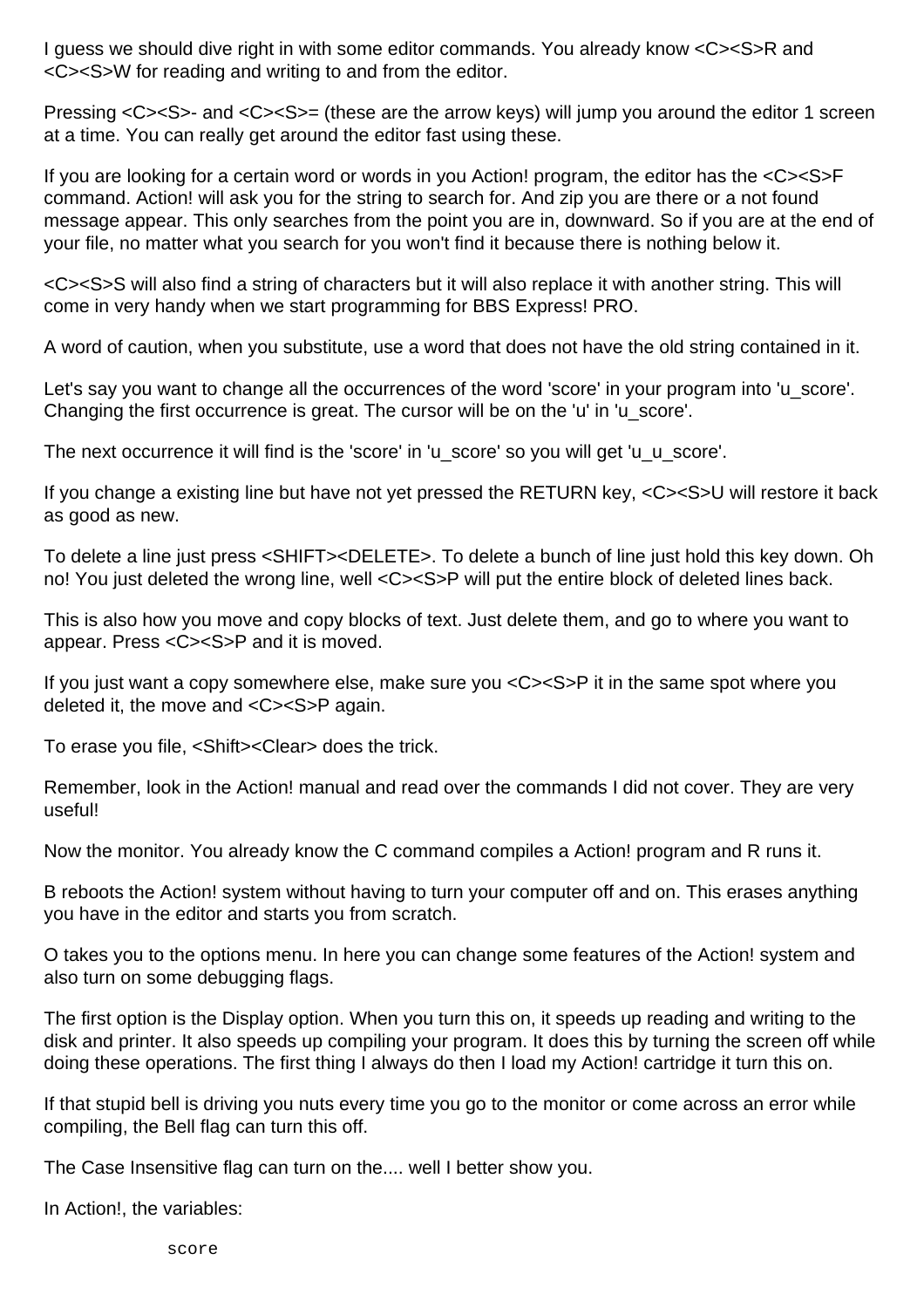are all the same. Turning this on will make them all different varialbles. It will also make you spell the Action! routines correctly too. PrintE is spelled with a cap P and a cap E. If this is off, the default, you can spell it anyway.

The Trace flag prints the PROC or FUNC you are currently entering when you run your program. We haven't covered PROCs and FUNCs yet but I will say this is VERY, VERY useful when debugging.

Most of the time when Action! finds an error while it is compiling, it will take you right to the spot in the editor where the error occurred. Sometimes Action! doesn't know where the error is and setting List to y will print each line to the screen while that line if being compiled. This in only useful when the Display flag is on. Compile a sample program with this on to see what it does.

Window size, Line size and Left margin we won't go into.

EOF character will change the last character of each line from a blank space to something you can see. The Action! manual say it will "aid visualization of the program."

That's it for the Options menu. Back to the monitor commands. D will take you to DOS. If you are using DOS 2.0 or 2.5 the editor will be erased so be sure to save it before you use this. If you have DOS XL or SpartaDOS, the editor remains. To get back to Action! from DOS use the B (to cartridge) command in DOS 2.0-2.5 and CAR in DOS XL and SpartaDOS.

You can compile a Action! source program without having to load it into the editor. Just put a filename after the C for compile. Make sure you use the whole filename and device and make sure there are "quotes" on both ends of the filename.

C "D:APROG.402"

will compile APROG.402 off disk drive #1. This is useful when your program won't compile because it is out of memory.

W "D:MYPROG.CMD" will write the compiled code to disk. That way you don't have to recompile it each time. Using R "D:MYPROG.CMD" will load and run your Action! program if it was saved using W.

If you have the Action! runtime package, this is how you write programs that don't need the cart. to run.

This is also how you save BBS Express! PRO command modules.

Well that's about it for now. I have barely scratched the surface with the number of commands you have available to you. But, These bare minimums will help you get around easier.

# **Lesson 6 [#](http://[fd00::119]:8080/wiki/#section-Action+and+BBS+Express+PRO+Tutorial-Lesson6)**

Well, now it is time to cover the most powerful of all the Action! Print routines. It is called PrintF for print formatted.

This baby does it all!

The first thing PrintF must have it a string in "quotes." If PrintF is used like this, it is just like Print.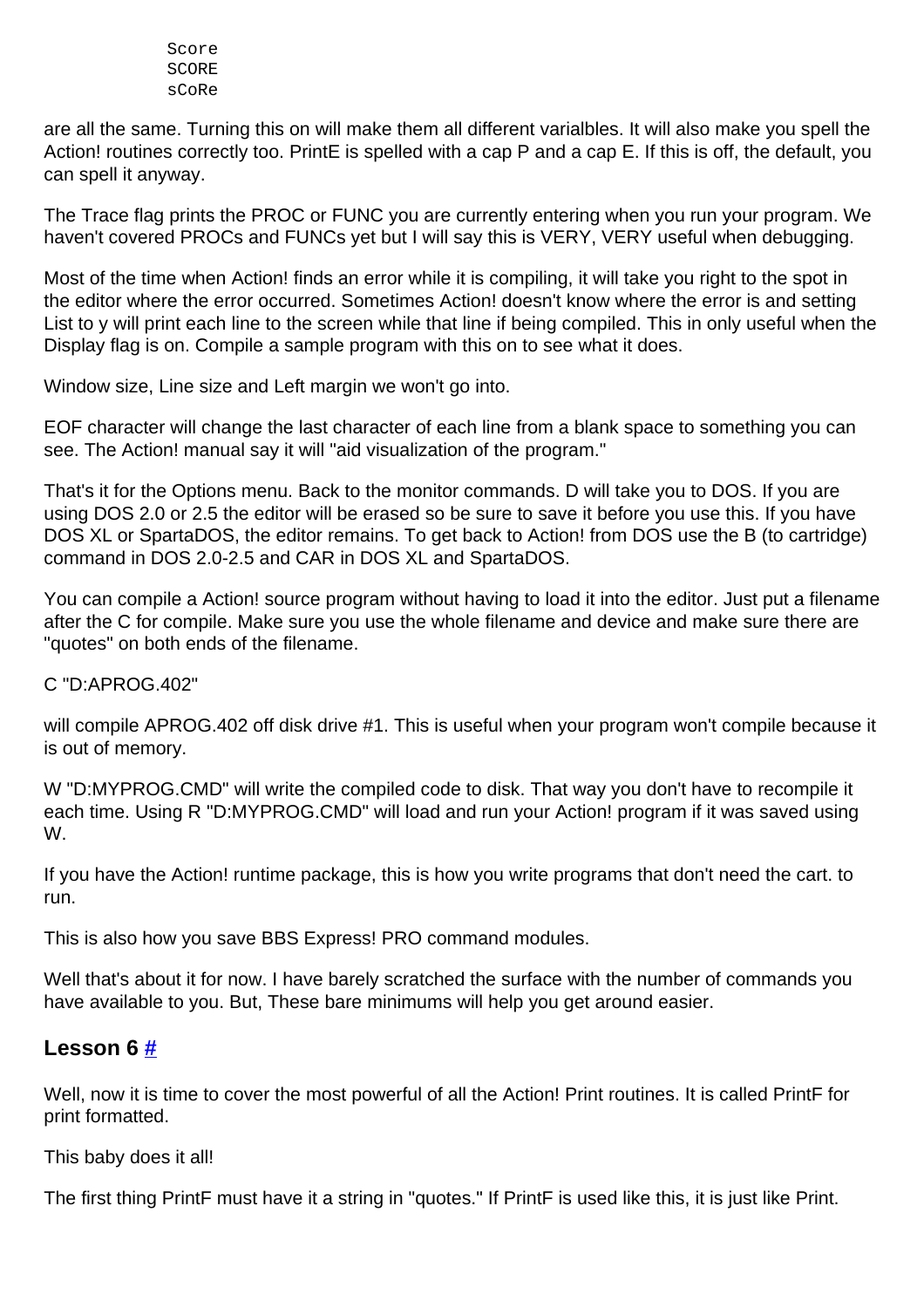| command         | output |
|-----------------|--------|
| PrintF("Hello") | Hellc  |
| Print("Hello")  | Hellc  |

But if some special characters appear inside the "quotes", PrintF can do anything you want.

The first of the special characters is the %E. That is a percent sign followed by an E. This can appear anywhere in the "quotes" and Action! will do a RETURN where the %E appears.

Here is a comparison of the old way versus PrintF

old way

```
PutE()
PrintE("What is your name?")
PrintE("Only 10 characters please.")
PutE()
```
new way

PrintF("%EWhat is your name?%EOnly 10 characters please.%E")

It may look a little harder to read but it actually takes up less memory and time. Why? Because with each call to an output procedure, Action! must open a channel to the screen, print what you want and then close the screen. So the old way there are 4 opens and closes. With PrintF there is only 1.

The next special character is the %U. What does the U stand for? It means Unsigned. INTs are signed with a +/- so it must be used by BYTEs and CARDs. But how does it know what value to print where the %U is?

Assume a and b are BYTES.

a=5 b=10 old way PutE() Print("The sum of ") PrintB(a) Print(" and ") PrintB(10) Print(" is ") PrintBE(a+b)

new way

PrintF("%EThe sum of %U and %U is %U%E",a,b,a+b)

Both print the line:

The sum of 5 and 10 is 15

After the second quote, there is a comma and then the BYTEs that get substituted. The first BYTE in that list goes with the first %U. And so on with the rest.

Then what does a %C stand for? %C prints the value associated with it as a character. The ATASCII value for the letter 'A' is 65. So,

```
PrintF("The letter %C.%E",65)
```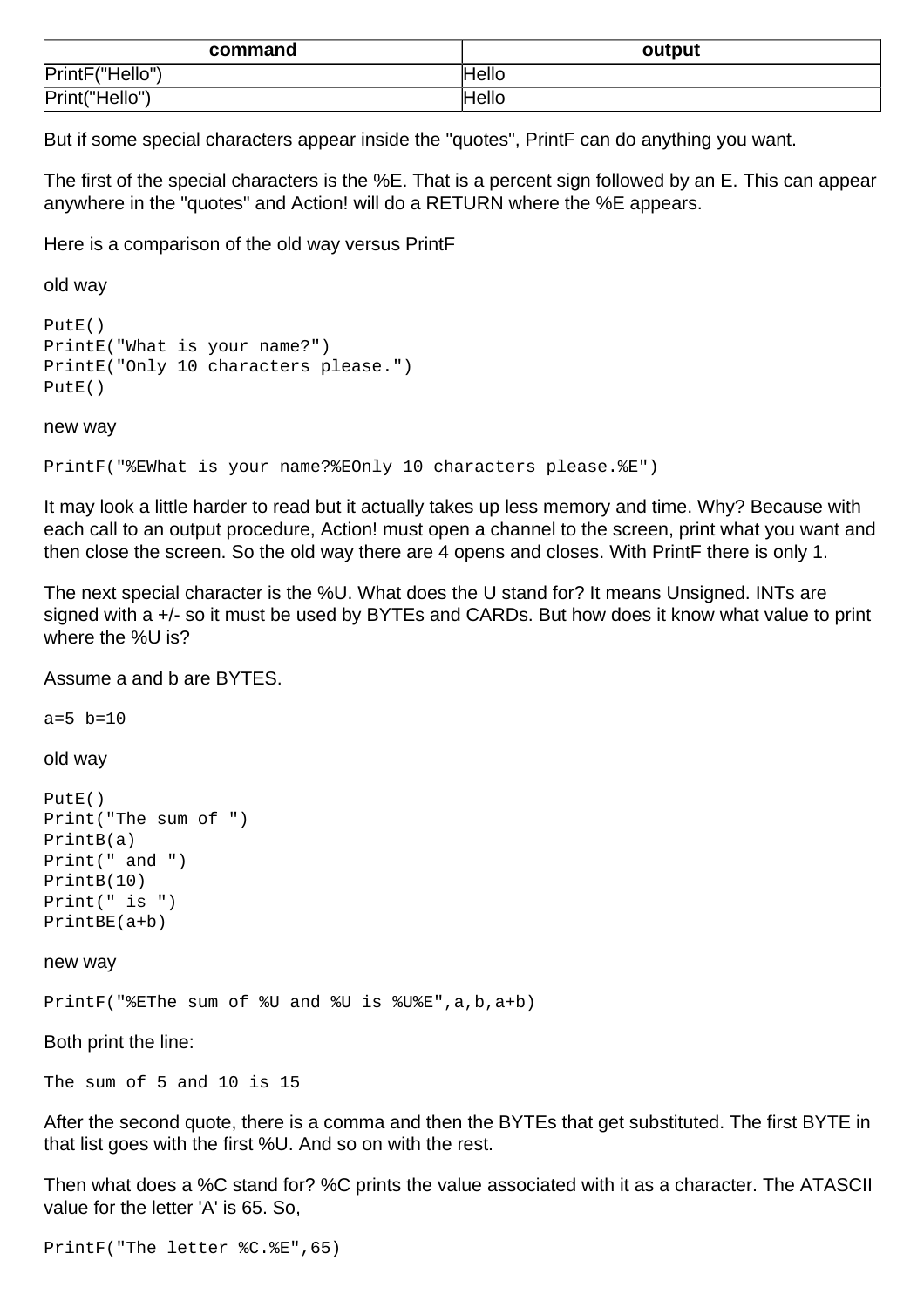will print:

The letter A.

This may not seem very useful but when you want to print special graphics characters it is real nice.

Here is a list of special characters and how they output the data in the list.

| format char      | description                                     |
|------------------|-------------------------------------------------|
| $\frac{1}{2}$    | INT                                             |
| $\sqrt{20}$      | CARD (the U stands for Unsigned) and BYTE       |
| $\overline{\%C}$ | print as a character                            |
| $\overline{\%H}$ | a Hexdecimal number                             |
| $\overline{\%E}$ | the RETURN character                            |
| $\sqrt{20\%}$    | output the percent sign                         |
| $\overline{\%S}$ | output as a string (we'll cover this in a later |
|                  | lesson)                                         |

So what is wrong with PrintF? Well, it can only print to the screen. Not to a external device like a disk or your printer. Don't worry about that now, we'll cover that in a later lesson also.

Try APROG.601 for an example of using PrintF for handling some complex output formats.

Well that's is for this instalment. Short, sweet and to the point. Next, we will go into the heart of Action!, the ability to call PROCs.

# **Lesson [7#](http://[fd00::119]:8080/wiki/#section-Action+and+BBS+Express+PRO+Tutorial-Lesson7)**

Now its time to learn about PROCs. What is a PROC? We already know about PROC main() but what else is there?

A PROC is an independent block of code that can be called. Ideally, a PROC should use only local variables and not global. We'll get into that in a minute.

You define a PROC the same way you define main().

PROC my\_proc()

local variables

statements

RETURN

The "my\_proc" can be any name that isn't already used by the Action! system.

For you BASIC programmers, a PROC is like a GOSUB. But much more powerful.

PrintE and the most of the other routines we've looked at so far are PROCs that are built in to the Action! cartridge.

Let's take a look at a sample.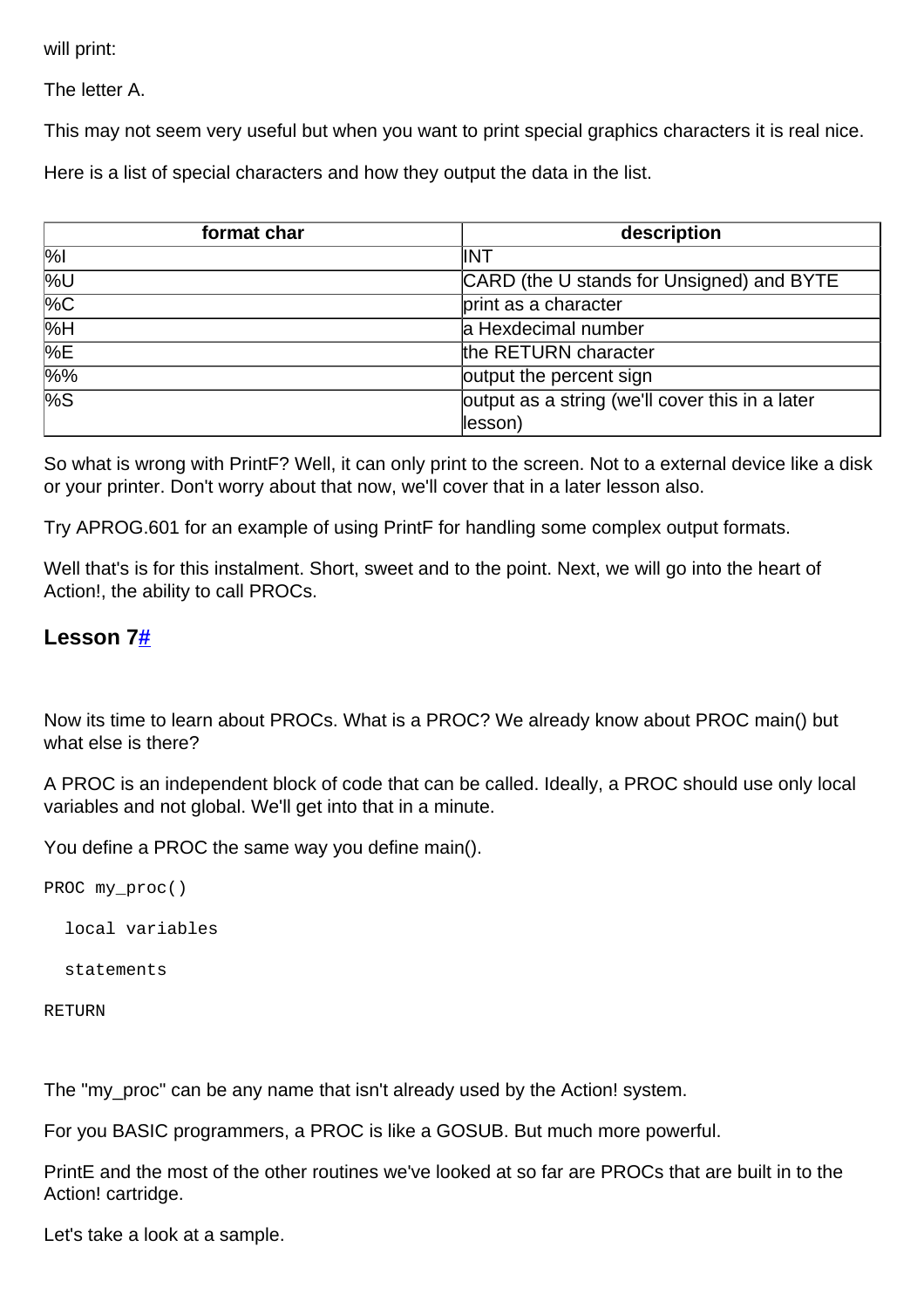```
PROC my_proc()
   BYTE a
  a = 10 PutE()
   PrintBE(a)
   BYTE a
  a=5 PutE()
   PrintBE(a)
   my_proc()
```
#### RETURN

```
PROC main()
```

```
 PutE()
 PrintBE(a)
```
#### RETURN

Can you guess what will be printed? The output will look like this:

5 10 5

First 'a' is set to 5 in main(). Remember that the last PROC is always the first one run. The value of 'a' is then printed. Then when the computer gets to the line "my\_proc()" it goes up to the spot where "PROC my\_proc()" is and starts running there.

Ok, now we have another 'BYTE a' and we already declared a BYTE a. These 2 "a's" are as different as apples and oranges. They are local to the PROC they were declared in.

So 'a' is set to 10 and is printed. When the RETURN statement is executed, the computer goes to the next line after the call to the PROC. In this case it will print 'a' again.

And it prints 5. But in my\_proc we set a=10. Once again, these are 2 different variables because each can only be used by the PROC it is defined in.

A even more powerful feature of PROCs it the ability to pass it parameters. Parameters and local variables allow PROCs to not know or care anything about the outside program. A PROC will have a specific task and it won't care what called it or why. Take a look at APROG.701 for an example.

The call to the PROC in main() looks like "square(num)". Action! takes whatever num is equal to and places in the variable "number" in PROC square(BYTE number).

You can have a number of parameters and they can be any type. You can even mix types. To pass 2 BYTEs and 1 CARD to a PROC use this:

PROC m(BYTE a,b CARD c)

and the call would look like:

m(10,30,5000)

There are commas between like variable types and a space between different types.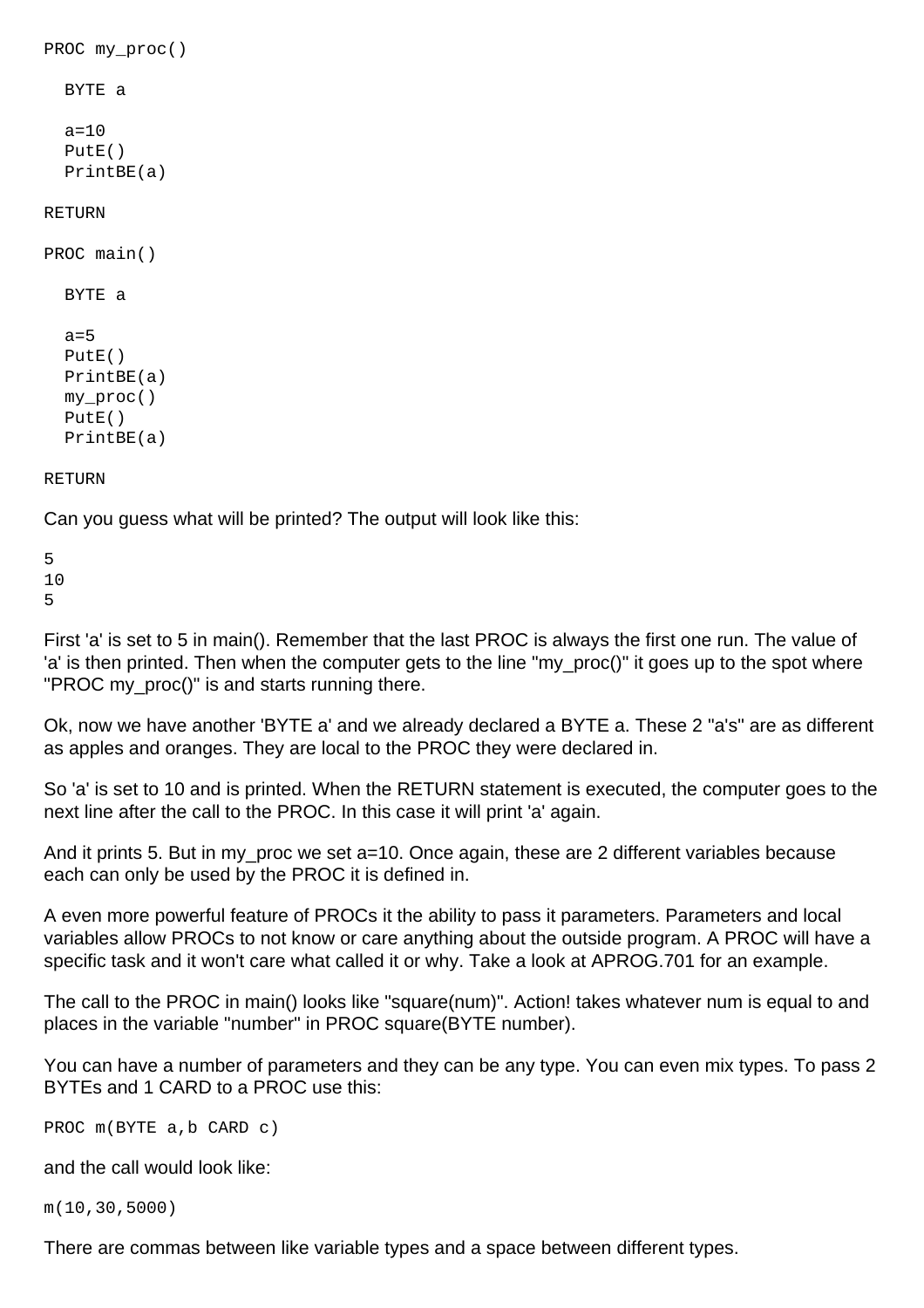You can have PROCs call other PROCs. It's important to understand the use of local variables and PROCs. Even more so of the PROCs. Next time we will cover FUNCs, which are similar to PROCs, and the opposite of local variables, globals.

# **Lesson [8#](http://[fd00::119]:8080/wiki/#section-Action+and+BBS+Express+PRO+Tutorial-Lesson8)**

Do you remember what a function is from high school algebra? It take an number, performs some operation on it and return only 1 number back. Like:

 $y = f(x)$ 

where  $f(x) = x^2$ 

So if  $x=3$  then  $y=9$ .

In Action!, a function is like a PROC only it has a type associated with it. We can write the x^2 function in Action! like this.

```
CARD FUNC squared(BYTE x)
   CARD y
  y = x * xRETURN(y)PROC main()
   CARD answer
  answer = square(3) PrintCE(answer)
RETURN
```
And it will output a 9.

Notice that there is a variable type before the word FUNC. This tells what is going to be returned. A BYTE, CARD or INT can be used. As you can see, the rest is alot like a PROC. The next different thing is the RETURN statement.

Whatever is on the left side of the equals sign in the call, in this case the variable 'answer' will get the same value as what is inside the () after the word RETURN in the FUNC.

You can see that the input routines we've been using so far are really FUNCs. When you do a:

 $value = InputB()$ 

the first line of InputB in reality looks like this.

BYTE FUNC InputB()

meaning it returns a BYTE to value.

When we first talked about IF FI, I said that the conditional after the IF returned a TRUE or a FALSE. In reality, the FALSE is the number 0. And TRUE is actually any other number. The most common values for TRUE are 1 or 255 but ANY positive value will due.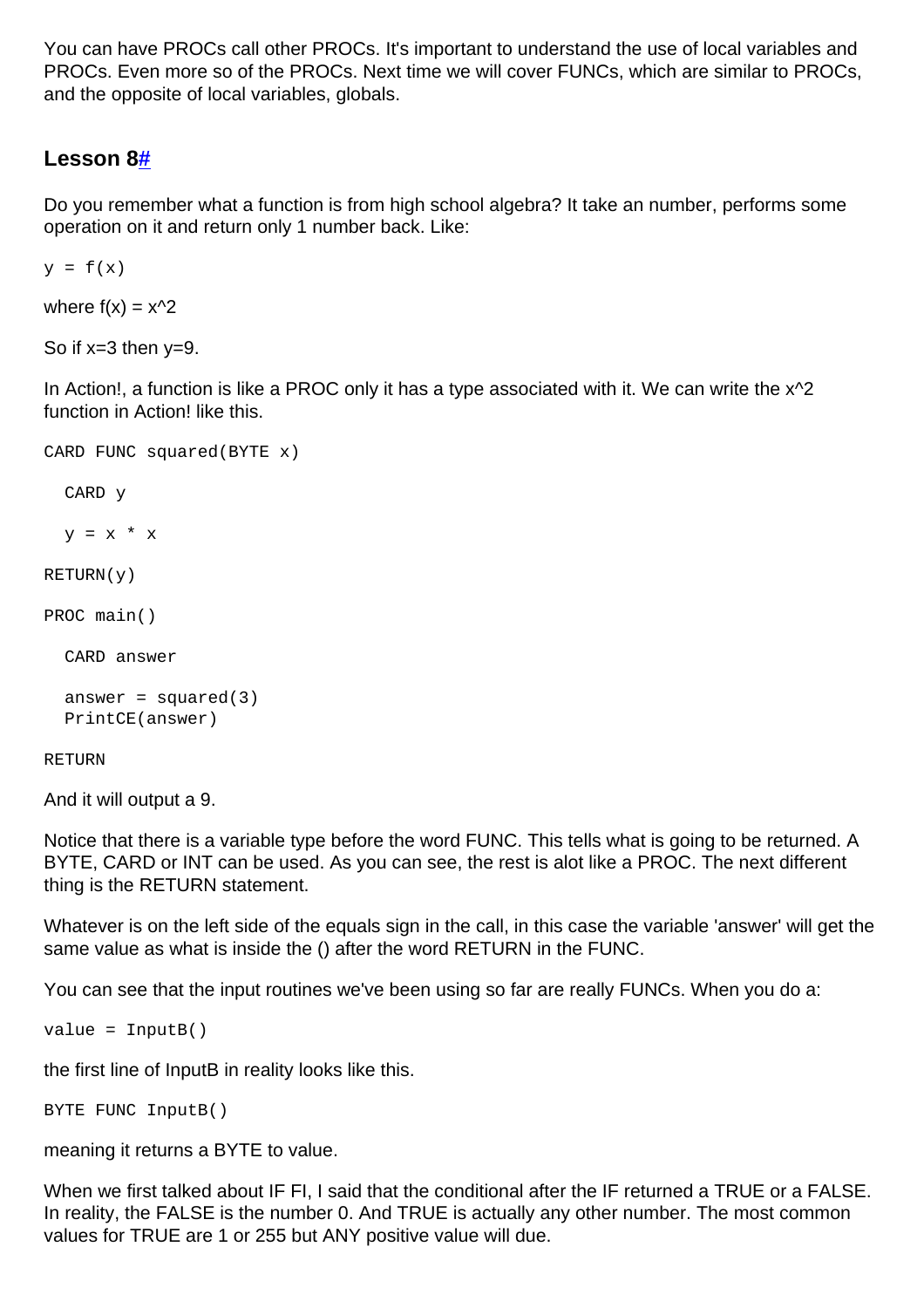So if you wrote a FUNC that returns a 0 or a 1, you could use it in place of a conditional. This is a powerful use of FUNCs.

```
BYTE FUNC values_match(BYTE x,y)
   BYTE rval
  rval=0
  IF x=10 AND y=20 THEN
     rval=1
   FI
RETURN(rval)
PROC main()
   BYTE v1,
        v2
   PrintE("Please give me 2 numbers.")
 Print("v1 = " ) v1=InputB()
 Print("v2 = " ) v2=InputB()
   IF values_match(v1,v2) THEN
     PrintE("Your values match!!")
  FT
```
RETURN

This is almost a trivial sample of the power this type of construct. If you have seen a program I wrote running on BBS Express! PRO called "The Wheel", 50% of that program is BYTE FUNCs that return a 1 or a 0 to IF FI statements.

Now, what if you need a variable that will be used by alot of PROCs and FUNCs? Do you keep sending it as a parameter? Well, you could, but using globals would be better.

We know that using a local variable doesn't affect any of the other variable used outside that PROC or FUNC. What if we want to change something in the outside program? Again, global variables are the answer.

A global variable is a variable that is not declared between a PROC and its RETURN or a FUNC and its RETURN. They are declared at the start of the program and between PROCs and FUNCs.

The compiler knows a variable is a global by use of the work MODULE. The word MODULE is assumed as the first line your program. But it never hurts to put it in. If you declare globals anywhere else in your program (like between PROCs etc.) then you MUST have the MODULE there.

MODULE

BYTE score

PROC you\_win()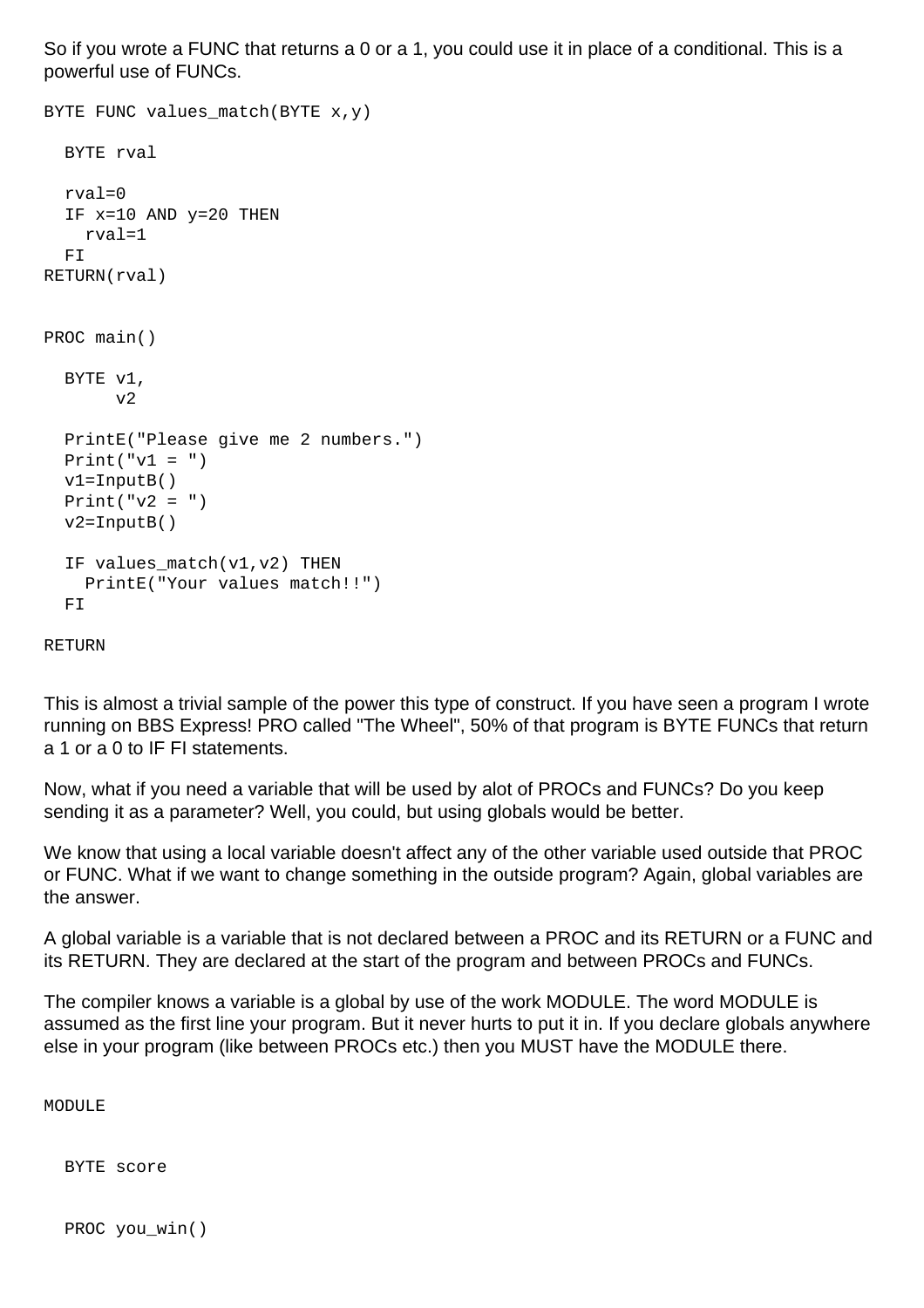```
 PrintE("You won this game!!!")
   score = score +100
 RETURN
 PROC main()
   you_win()
   PutE() 
   Print("Your score is: ")
   PrintCE(score)
 RETURN
```
You can see that the value of score in the main() was increased by the "score = score +100" in you\_win(). You can't do this with locals because when you change a local (this includes parameters too) it is only changed within that PROC or FUNC.

Try to resist the urge to use all globals in your programs. Globals make bugs nearly impossible to find. And there are times when you don't NEED a variable to change in the outside program.

When I first introduced PROCs I said that they were independent blocks of code. Using globals makes a PROC dependent on the rest of the program.

### **Lesson [9#](http://[fd00::119]:8080/wiki/#section-Action+and+BBS+Express+PRO+Tutorial-Lesson9)**

An ARRAY is a group of numbers that are the same type. Whether that means they are a BYTE, INT or CARD.

A string is something like this: "Hello, how are you today?"

So why are these 2 concepts begin presented in the same lesson? Because to a computer, they are the same thing. A string is just an ARRAY of BYTE values. But since a BYTE and a CHAR are EXACTLY the same thing, we will use CHAR just so we know that we are using that ARRAY as a string instead of just holding numbers. There is one small difference between strings and BYTE ARRAYs and we cover that in a little bit.

An ARRAY is a indexed group of numbers. Lets say you have 4 people playing a game and you want to keep track of all their scores. You could use 4 different variables like this:

```
PROC print score()
   BYTE score1,
       score2,
        score3,
        score4
   PrintF("Score 1: %U",score1)
   PrintF("Score 2: %U",score2)
   PrintF("Score 3: %U",score3)
   PrintF("Score 4: %U",score4)
RETURN
```
Everytime you needed to do something with a persons score, you have to figure out who is playing and then use their particular score variable.

A better way is to use an ARRAY.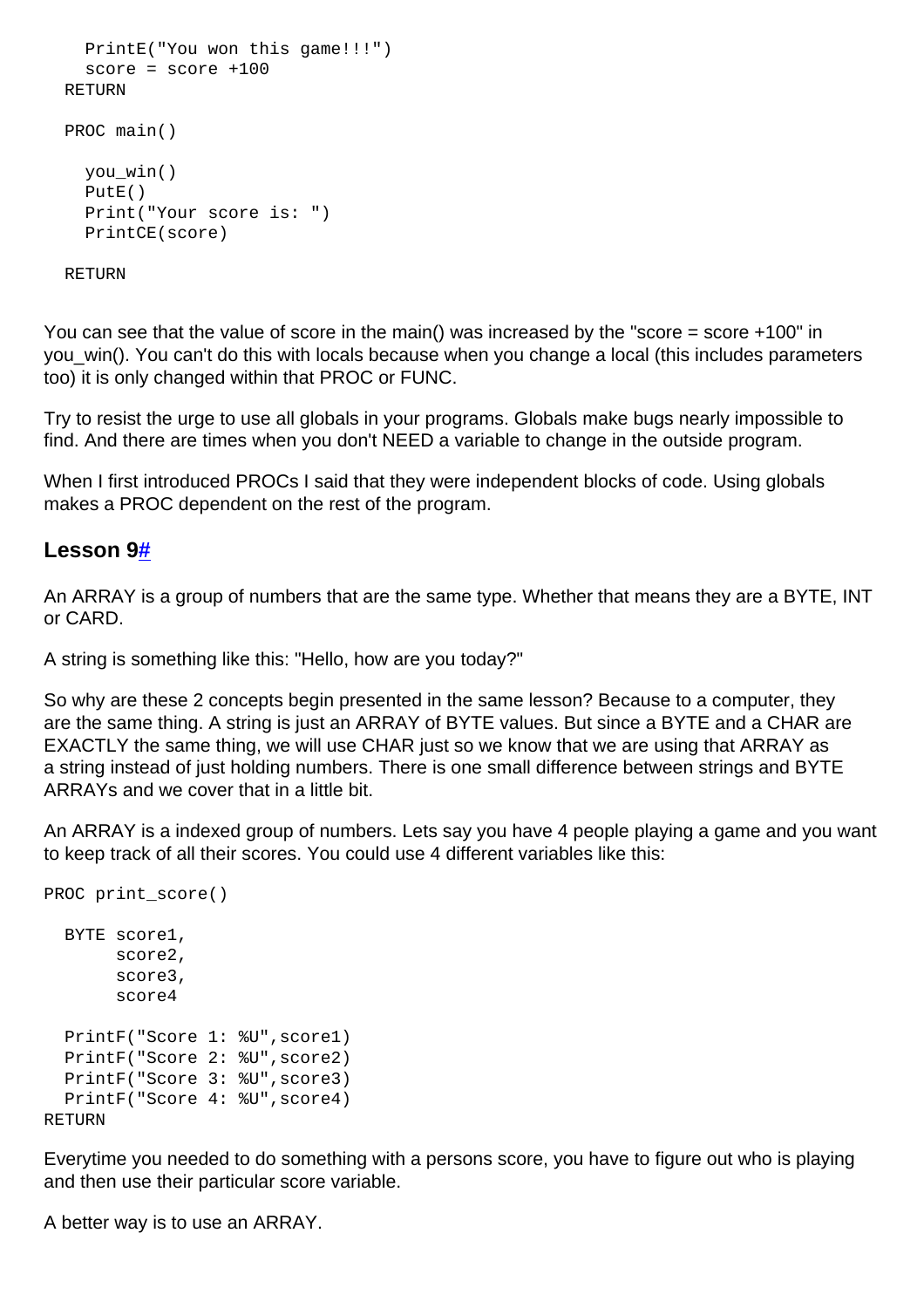```
PROC print score()
  BYTE ARRAY score(5)
  BYTE player
   FOR player=1 TO 4
  DO
     PrintF("Score %U: %U",player,score(player))
   OD
RETURN
```
Now any time you need a persons score, you just place that player's number in score( ) and it is given to you.

The declaration of an ARRAY is

type ARRAY name(dimension)

type can be any of the fundamental types; BYTE (CHAR), INT or CARD. The dimension is how big the ARRAY is going to be. In Action!, ARRAYs go from 0 to dimension-1. That is why we declared score(5), now the player numbers go from 0 to 4. We could have used score(4) but then the numbers would go from 0 to 3 and humans usually don't think that way.

The type has nothing to do with how big an ARRAY can be. The type is what the ARRAY will hold. For example, you can have this:

```
BYTE ARRAY total pay(5000)
```
Now you can have 5000 employees but each can only have a pay of 0 to 255. (Sounds familiar huh?)

```
total\_pay(1) = 210total\_{pay(2)} = 170total\_pay(3) = 250total\_pay(4) = 100 .
 .
 .
total pay(4999) = 30
```
If you want to input a number into an array you could use:

```
PROC main()
   CARD ARRAY lottery(10)
   BYTE i
   FOR i=1 TO 9
   DO
     lottery(i)=InputB()
   OD
RETURN
```
You use ARRAY just like any normal variable, but you must subscript "(i) or something" each time you use it.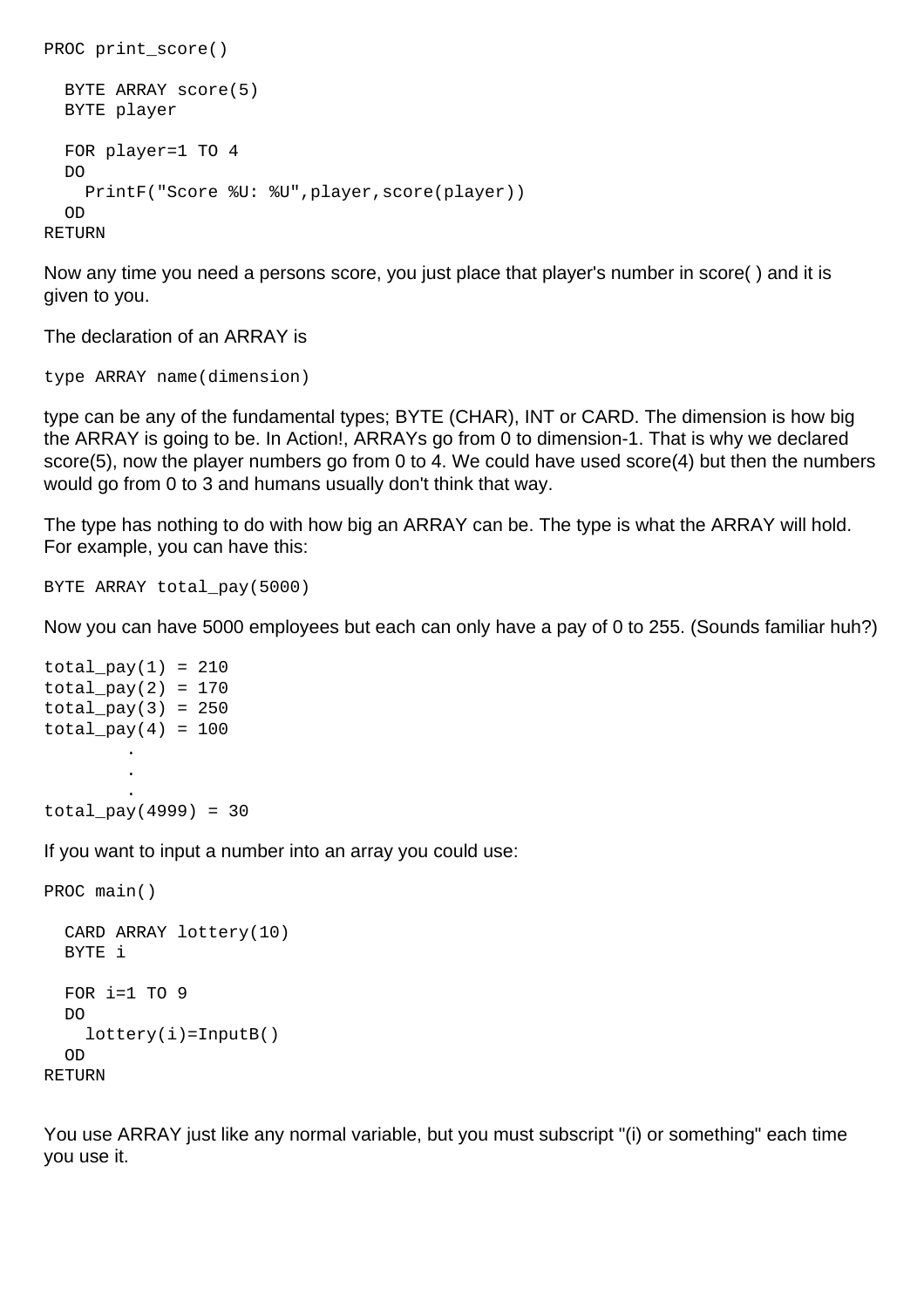So, what is the difference between a ARRAY of BYTEs and a string? The zeroth (0th) BYTE of a string holds its length. For this reason, you can't do a direct assignment, the compiler won't let you. Here's what I mean:

```
 CHAR ARRAY prompt(30)
 prompt="What is your guess? "
```
That is illegal. Instead, Action! provides you with a ton of PROCs and FUNCs to make working with strings easy.

To assign a string variable some text, you use:

SCopy(prompt,"What is your guess? ")

This just copies what ever is second into what ever is first. So you can also use:

SCopy(again,prompt)

This will make the variable "again" equal to the same text as the variable "prompt". This is assuming that "again" was dimensioned to the same size or bigger than "prompt".

Printing strings is easy, we just use the normal Print() and PrintE() we have always been using. Just now, you use the string name inplace of the text.

PrintE(prompt)

Inputing strings is a little different that inputing normal variables. Here we use:

InputS(prompt)

Notice that it is a PROC and not a FUNC.

Action! also has PROCs that take part of one string and copy them into another (sub strings) and taking a string and copying into part of another (appending or inserting). Look in you Action! manual on how to use these PROCs.

Another thing you can't do in Action! is compare string like this:

IF prompt=again THEN ...

You must use a built in FUNC that does this for you.

SCompare(prompt, again)

This FUNC returns an INT value. It return a number <0 if prompt is less than again. It return 0 if they are equal. And it returns a number >0 if prompt is greater than again.

This is great for alphabetization. In fact, APROG.902 does a little alphabetizing.

Before I let you go I have to tell you a little something I left off of ATUTOR.003.

In an IF statement, if the conditional is not true you can have an ELSE statement.

```
IF a>b THEN
  PrintE("A is less than B")
ELSE
   PrintE("A is greater than or")
   PrintE("equal to B")
```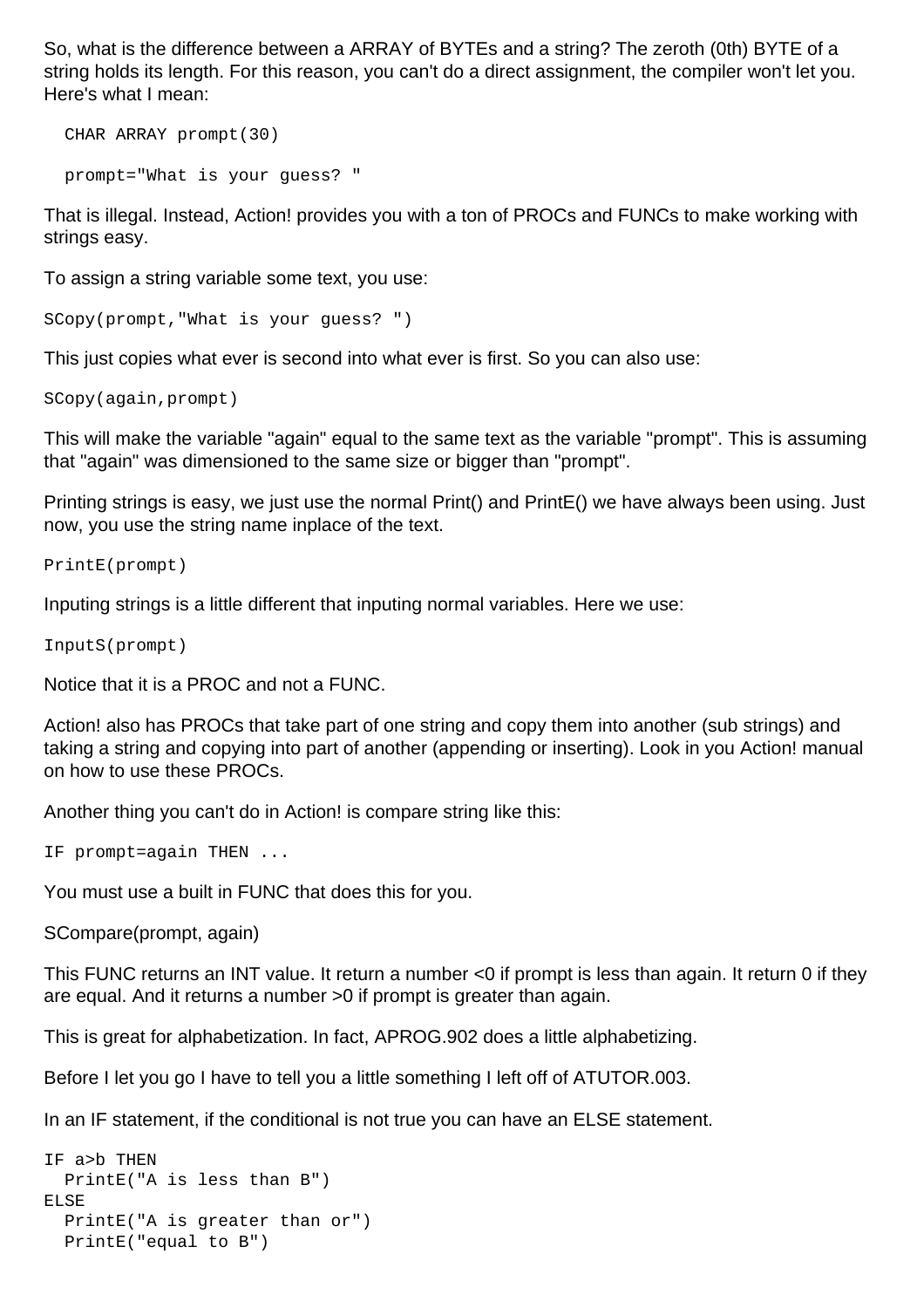Action! will execute the second part only if the first is not true. You can also have multiple IFs.

```
IF a>b THEN
   PrintE("A is less than B")
ELSE
   IF a=b THEN
     PrintE("A is equal to B")
   ELSE
     PrintE("A is greater than or")
 FTFI
```
In fact, this happens so often that we have a special statement for it: the ELSEIF. The next example is the exact same thing as the above one.

```
IF a>b THEN
  PrintE("A is less than B")
ELSEIF a=b THEN
   PrintE("A is equal to B")
ELSE
   PrintE("A is greater than or")
FI
```
The reason I am mentioning this now is APROG.901 uses both the ELSE and the ELSEIF.

#### **Lesson 1[0#](http://[fd00::119]:8080/wiki/#section-Action+and+BBS+Express+PRO+Tutorial-Lesson10)**

Well, I guess its time to talk about files. Now, when I say files, I mean both files and devices. The only Atari device that uses files is the disk drive. But when it comes down to using files and devices, things are done the same.

Your Atari has a few devices built in to it when you turn it on.

E: - input and output - This is the standard Atari editor that is used. When you do a PrintE() or other simple output, this is the device it goes to. Also, when you do a InputB() this is the device it comes from. It is the screen and the keyboard combined.

C: - input and output - This is the cassette player.

P: - output only - This was originally meant to stand for parallel but Atarians now know it as printer. It makes sense that it is for output only, right?

S: - output only - This is the screen. This is the device that is opened by the Atari when you do a Graphics command. (We'll cover Graphics later in the tutorial.)

K: - input only - The keyboard. When you input information from the keyboard, nothing is echoed on the screen.

There are 2 more devices that we call standard, even though they aren't built in to you computer. They have to be loaded in before you can use them.

D: - input and output - Your disk drive. DOS must be loaded before you can use it. Also, a filename must be supplied when you first open this device.

**FT**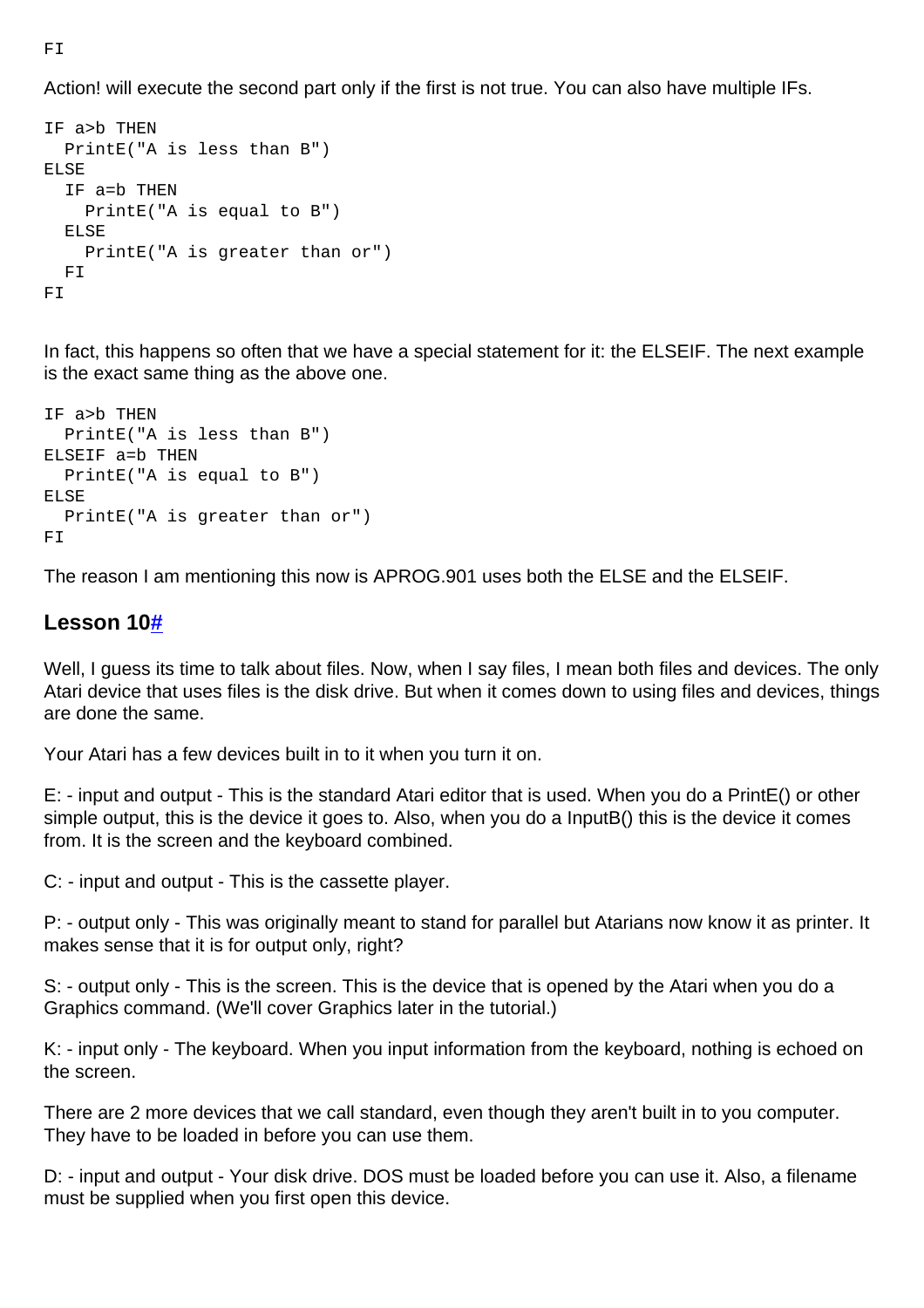R: - input and output - The RS232 port on the 850 or P:R: Connection. This is used by modems that need the interface.

There is also 1 custom device that is "famous" enough to merit me mentioning it here.

T: - input and output - This is your 1030 or XM301 modem.

OK, those are the devices. How do you use them? Good thing you asked. The first thing you must do before you can use a device, is open it.

Open(1,"K:",4,0)

The number "1" is the device number. After you open a device, from the then on you refer to it by its device number.

The "K:" is what device you want to open. It is a string and must either be in "quotes" or a CHAR ARRAY variable.

The next number is the command. Use this chart to find out which command to use.

| <b>Access</b>         | <b>Value</b> |
|-----------------------|--------------|
| Input Only            |              |
| Output Only           |              |
| Input and output      |              |
| Append to end of file |              |
| Disk drive directory  |              |

Since a K: device can only do input, the number "4" is an easy choice.

Just because a device can do input and output DOES NOT mean you should choose the number 12. If you want to output to a disk file use 8. The reason the command number 12 is there is in a situation like this:

If you want to change the 5th BYTE in a file, you read the first 4 and then over write the 5th.

The last number "0" is required and there must always be a "0" there.

If you know BASIC, you will see there is a little difference between the order Action! uses and the order BASIC uses.

In BASIC it is like this:

OPEN #1,4,0,"K:"

The arguments mean the same things, just a different order.

To output to a file, you use the standard Atari Print PROCs except you put a D (for device) at the end in the proper place. For example, if you want to print a string with a carriage return on the end to a device, you'd use:

```
PrintDE(2,"Hi there")
```
The number "2" is the device number you assigned it in the Open(). This can be done to any device that can do output and the statement will be exactly the same.

Here are the output PROCs.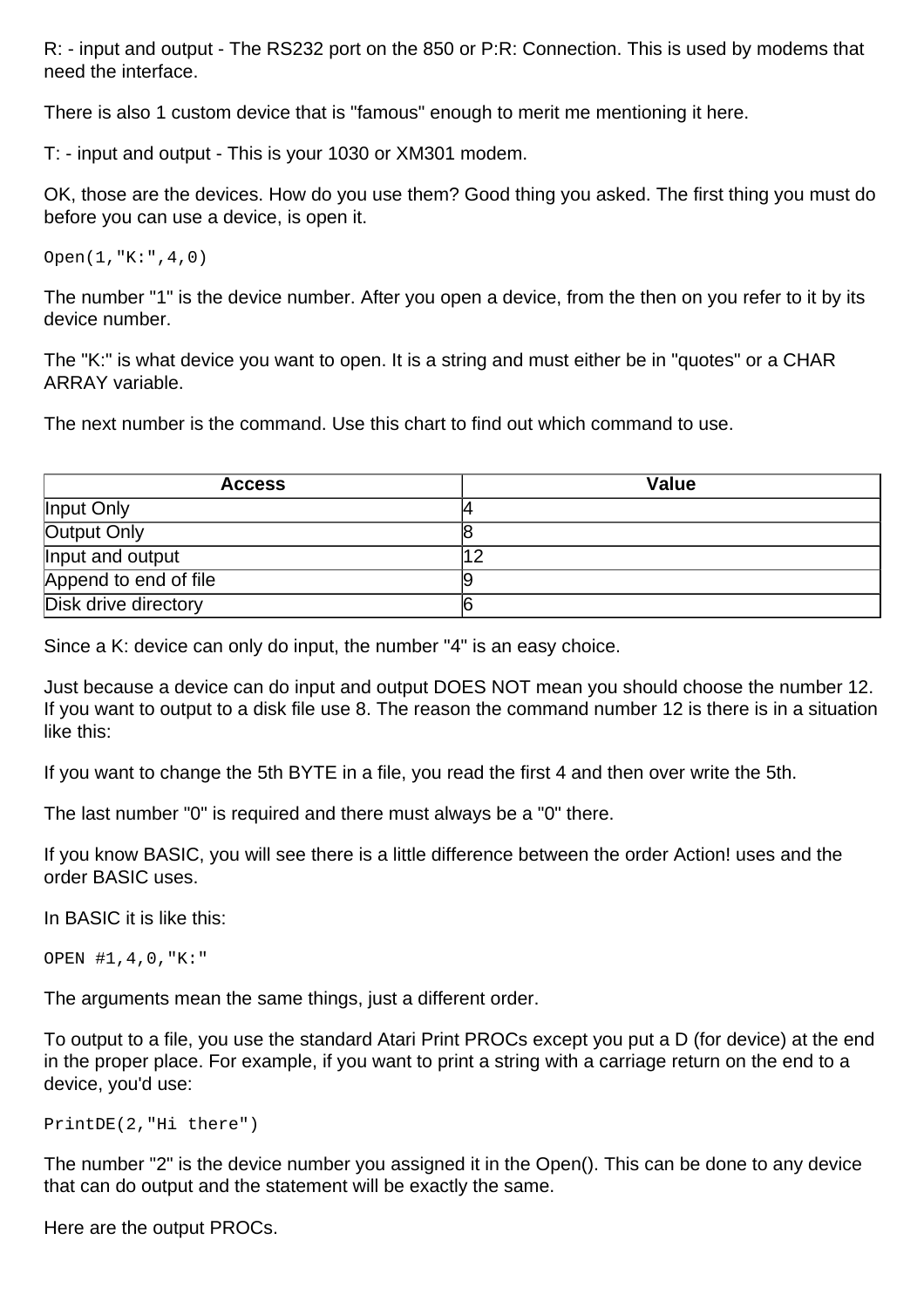| <b>Proc</b>     | output              |
|-----------------|---------------------|
| PrintD          | string              |
| <b>PrintDE</b>  | string with CR      |
| PrintBD         | <b>BYTE</b>         |
| <b>PrintBDE</b> | <b>BYTE</b> with CR |
| PrintCD         | <b>CARD</b>         |
| PrintCDE        | CARD with CR        |
| PrintID         | INT                 |
| PrintIDE        | <b>INT with CR</b>  |

The input statements are close to the normal input FUNCs as well.

b=InputBD(1)

Input a byte from device number 1.

Here are the input FUNCs.

InputBD - BYTE InputCD - CARD InputID - INT

And for strings:

InputSD(3,name)

This get a string from device number 3 and places it in name.

There are 3 more statements you can use with devices.

c=GetD(1) - get a single character from device number 1

PutD(1,c) - put a single character on device 1. PutDE(1,c) - same but CR after

InputMD(3,name,20) - Get a string from device number 1 and only 20 characters long.

When you are done with a device, you must always close it.

Close(4) - close device number 4.

There are a few things that are different when you use D:

The first is you must supply a filename. It can be 8 characters long with a 3 character extension.

Open(3,"D:MYFILE.DAT",8,0)

If you use a DOS that has subdirectories, they can be included in the device string as well.

If you use Open a disk file with a command number of 8, it will create a new file if it does not already exist or erase the old file if it does.

When you Open a disk file with command number 4, it always starts reading at the beginning.

It is a good idea to get in the habit of close a device number before you open it just to make sure it is ok to use. If you try to open a device number when it is already open, you program will bomb.

The device numbers that you are allowed to use are 1 though 7.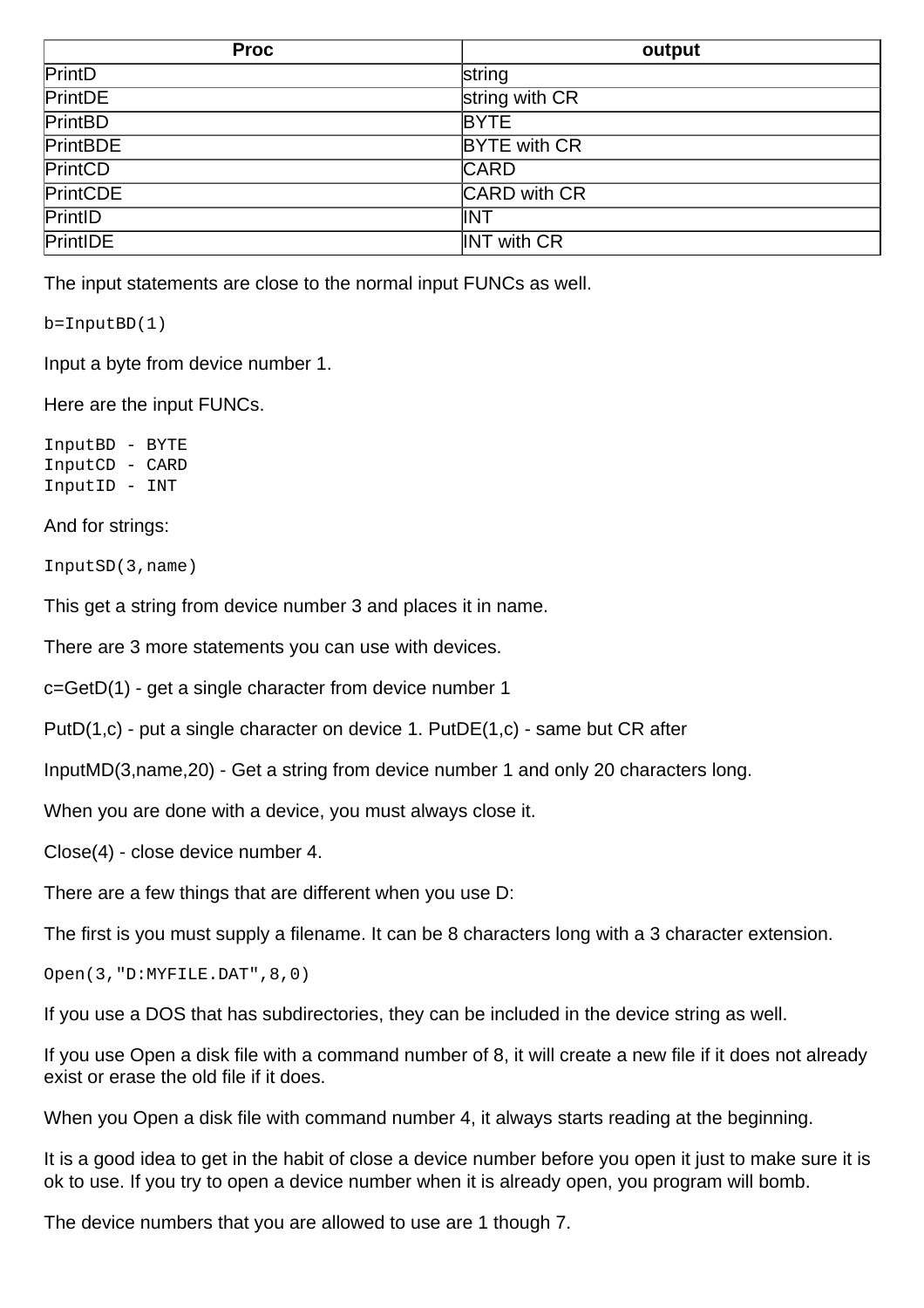Lastly, every time you compile an Action! program, a BYTE ARRAY is automatically declared for you. The ARRAY is called "EOF". EOF holds either a 0 or a 1 so it can be used in a IF, WHILE or UNTIL statement.

When using disk or cassette files, you cannot try to read past the end of the file. If you do try, the program will crash.

So you have 2 choices, either you have to save the number of entries in that file and use a FOR loop to read in exactly that number of entries. Or use EOF.

EOF holds a 1 if you are at the end of file and 0 otherwise. For example:

 $EOF(2)$ 

If device number 2 is at the end of the file, then this will be a 1. The best way to use EOF is in a WHILE loop because a WHILE loop checks before the loop is run the first time.

```
PROC read()
   BYTE character
   Close(1)
   Open(1,"D1:ATUTOR.001",4,0)
  WHILE EOF(1)=0 DO
     character=GetD(1)
     Put(character)
   OD
   Close(1)
RETURN
```
This PROC prints ATUTOR.001 on the screen character by character. The file ATUTOR.001 must be on the disk in disk drive #1 for this program to work. Also, you may have noticed that I didn't call it main() this time. Remember, you don't have to call it main().

This type of PROC might be good if you wrote a game and this will print the instruction file to the screen for the user.

You may also have noticed that reading character by character is not the most efficient way to do this. A better way would have been to read the whole line in with a InputSD() and echo it with a PrintE(). But to so this the last line must end with a CR before the end of file. If you KNOW that it does, you can use the next PROC instead. But, if you are unsure, you don't want to make assumptions. (By the way, ATUTOR.001 does have a CR before the end of file so it is OK to use this PROC)

```
PROC better read()
   BYTE ARRAY line(50)
   Close(1)
   Open(1,"D1:ATUTOR.001",4,0)
  WHILE EOF(1)=0D<sub>O</sub> InputSD(1,line)
     PrintE(line)
   OD
   Close(1)
RETURN
```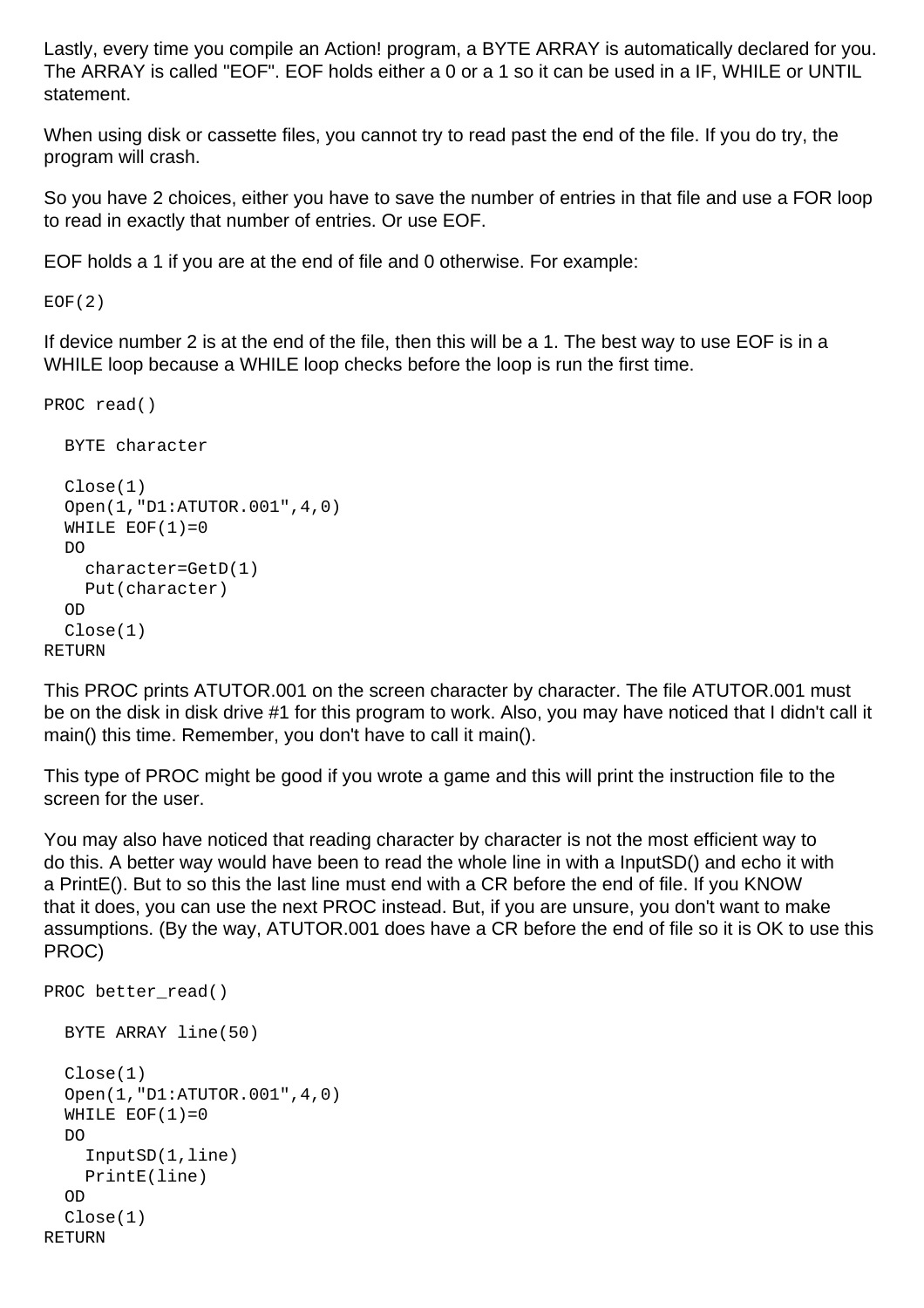### **Lesson 1[1#](http://[fd00::119]:8080/wiki/#section-Action+and+BBS+Express+PRO+Tutorial-Lesson11)**

We have just finished pretty much of the basics of Action! Now it's time to get into the more advanced topic that Action! offers.

The first of these is the POINTER. A POINTER does not hold a value like a "normal" variable. Instead it tells us where that value physically is inside your Atari. To declare a POINTER we first have to declare what type it will point to.

BYTE POINTER a CARD POINTER b

There are 2 new operators that can be used with POINTERS. If we have a variable i of type INT we can use this:

INT POINTER g

g=@i

This means g points to i. Well, it really mean that we have assigned g to point to the same memory location as i. g holds the memory location of i.

Another new operator we now have is:

 $q^2$ =5

This says to put the value 5 into the memory location that g points to.

Try APROG11.001 and try and follow what is going on. You can see that POINTERs are a nice way of simulating the BASIC POKE command. But Action! has even better ways to accomplish that.

They say "A picture is worth a thousand words" to I'll try it now. I'll try and show you this PROC graphicly.

PROC m() CARD c CARD POINTER cp  $c=10$  cp=@c  $cp^{\lambda}=6$ 

RETURN

Ok, we have 2 objects to begin with: I'll use ? to mean we don't know for sure that these value hold since we didn't assign them to anything yet.

 ? ? cp c

When the assignment c=10 come up the variable look like this:

 ? 10 cp c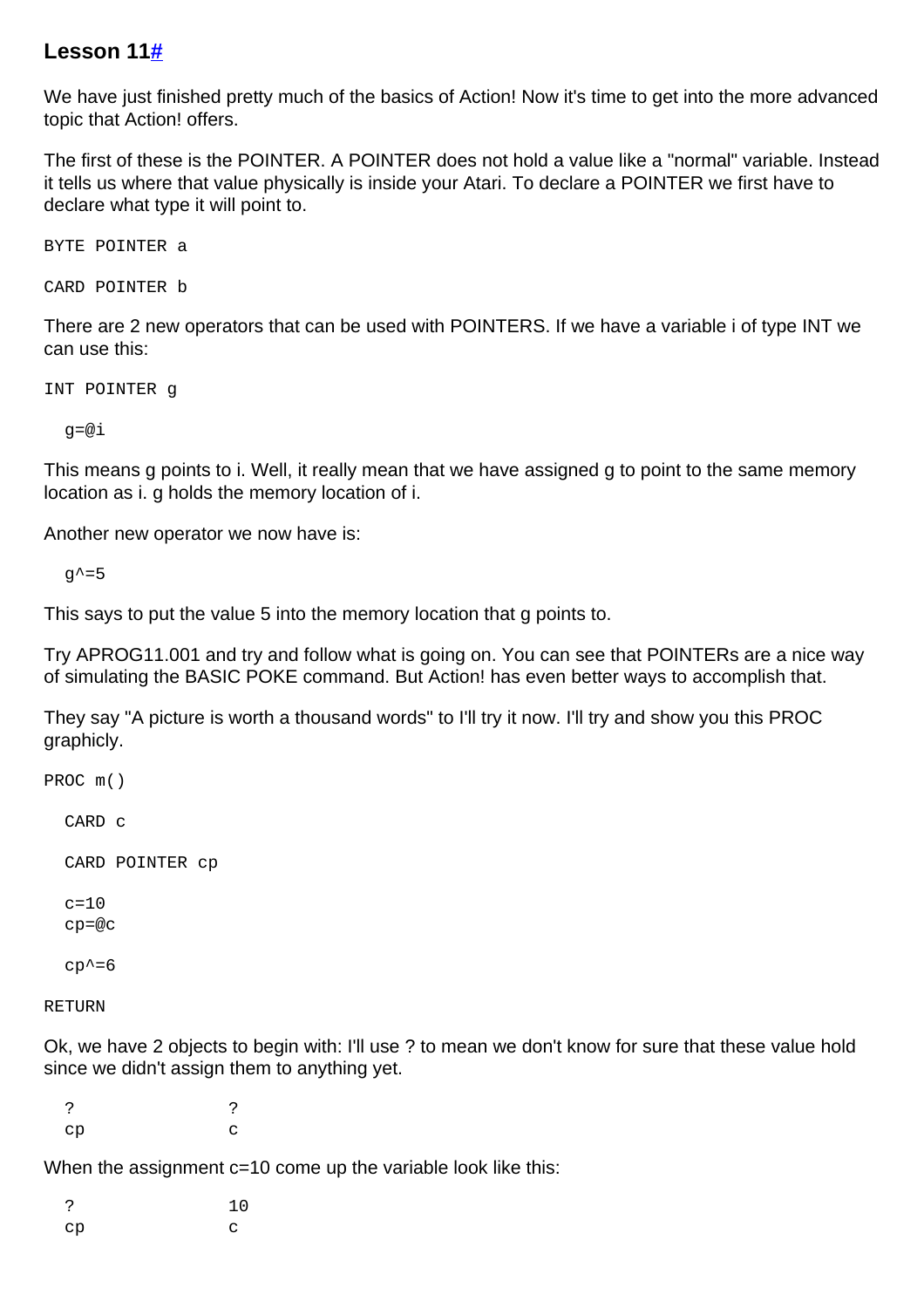When cp=@c is executed, cp is assigned to point to the memory location that c occupies. NOT to the value in c.

 -------| 10 cp -------> c

Then, we change the value in the location cp points to to 6.

 -------| 6 cp -------> c

I hope that helped a little.

Have you ever wanted to change the value of parameter you passed to a PROC or FUNC? Well, before now you have to create a global and not use a parameter at all. POINTERs allow you to keep PROCs and FUNCs independent by not using globals and allowing you to change the value of a parameter outside of the PROC.

```
PROC add(BYTE POINTER a)
  a^* = -10RETURN
PROC main()
  BYTE a
  a=5 PrintBE(a)
  add(@a)
  PrintBE(a)
RETURN
```
Well, I bet you are saying, "That's nice, I MIGHT use that once in a while, but big deal otherwise." I am going to introduce 2 more types of new Action! ideas then you will see the importance of POINTERs. We are going to leave POINTER for a moment to talk about 2 things. The first is VERY short. It is the Action! directive DEFINE. You use DEFINE to clarify your programs and make them easier to read. And they take up no extra memory so you can use tons of them without any overhead.

DEFINEs simply substitute one thing for another. We know from a previous APROG that Put(125) clears the screen. But you really can't tell that just by looking at it can you? But CLS looks like it might mean clear screen. So we can use:

```
DEFINE CLS = "Put(125)"PROC m()
  P.T\cap Print("hi")
Or you can use it like this:
DEFINE MAX = "25"
PROC any()
```
 FOR i=1 TO MAX DO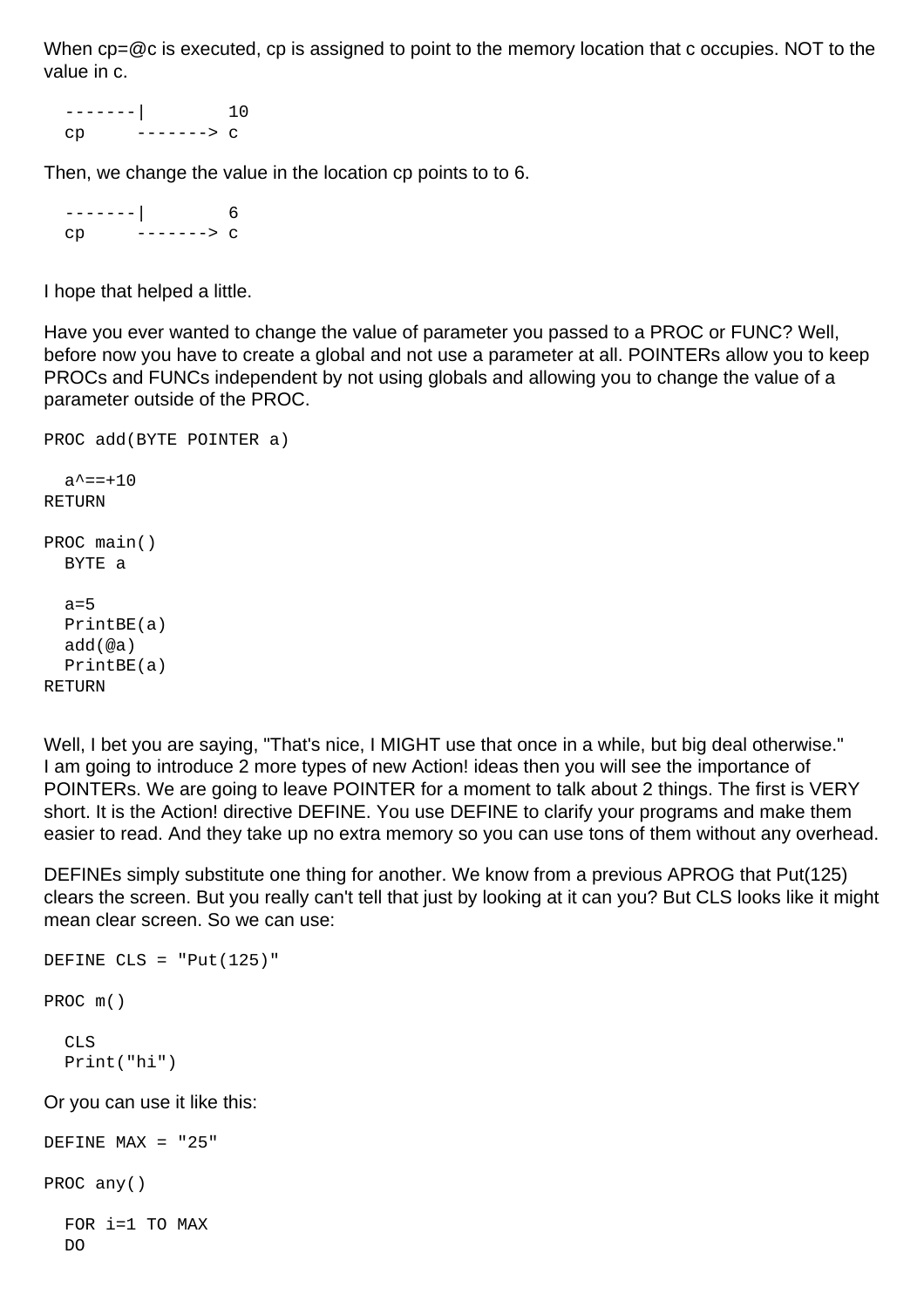```
 ;read in values
 OD
 FOR i=1 TO MAX
D<sub>O</sub> ;print out values
 OD
```
This way, if you want to increase the maximum number of entries, you only have to change the value in MAX, and all the times it is used are changed.

The next thing is records. You may have noticed that when you declare an ARRAY, all the items have to be the same type. All INTs, all CARDs etc. Records allow us to mix types into one object.

```
TYPE new = [ BYTE player number,
                   points_per_game
              CARD season_total,
                  lifetime_total ]
```
new bball\_player

We have just made a new type of variable. When we use the

new bball\_player

it is just like

INT g

"new" is the type and bball\_player is the variable name. To use a record we have "dot notation". That is just a fancy way of saying we do this:

```
bball_player.player_number=12
bball player.points per game=28
bball_player.season_total=300
bball_player.lifetime_total=InputC()
```
And to retrieve this information we can just:

PrintBE(bball\_player.player\_number)

I think this is a good time to stop. We have gone over alot in a short time and this stuff is pretty hard to get the hang of right away. And it is probably hard to think of what you can use this for. And your also saying, "Hey, you said there would be more with POINTERs!" We'll go over how to get more out of records using POINTERs next time.

#### **Lesson 1[2#](http://[fd00::119]:8080/wiki/#section-Action+and+BBS+Express+PRO+Tutorial-Lesson12)**

Well, as you probably noticed in the last file that POINTERs and records aren't all that useful by themselves. In fact, I decided not to include a sample program about records because I couldn't think of a good example.

But, when you mix POINTERs and records you get alot of power. You may have tried to make a ARRAY of records. This is illegal in Action! But, if you use POINTERs to accomplish this it will work.

Also, you cannot have a ARRAY as a field in a record. Since strings are just CHAR ARRAYs, you can't, for example, associate a name with other information about a person. Again, POINTERs make this possible too.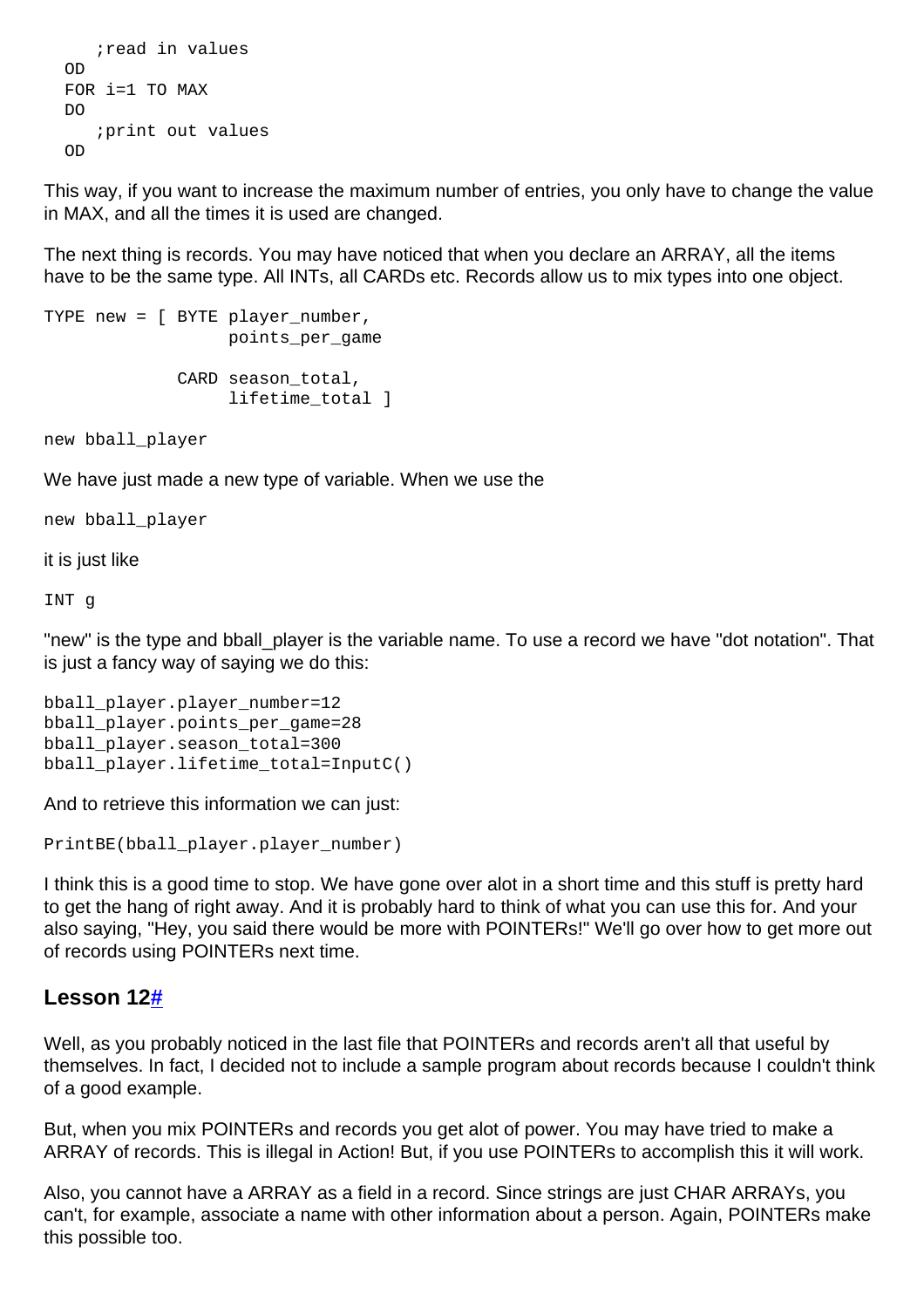Even more, you can't have ARRAYs of strings. You guessed it, POINTERs to the rescue again. I will be covering all of these in this lesson. You don't have to fully understand records and POINTERs to use the concepts I am introducing. You can just copy the routines, etc. and modify them for whatever use you have in mind. But, a good understanding of POINTERs will allow you to even more powerful things in Action!

First, how do you make an ARRAY of records in Action!? First you have to decide what your record will look like.

```
 TYPE employee=[CARD ssnumber1
                BYTE ssnumber2
                CARD ssnumber3
                 BYTE department,
                      salary ]
```
Now we have to count up the total number of bytes in the record. CARDs and INTs take up 2 bytes and BYTEs take up 1. So, here we have 2 CARDs and 3 BYTEs for a total of 7.

DEFINE size = "7"

We have to decide how many records we want to hold. Our company is kind of small, we only have 6 employees. So, 6 employees each taking up 7 bytes. We have to reserve 42 bytes of memory to hold our information because 6\*7=42.

BYTE ARRAY company(42)

Now its time to make that POINTER I have been talking about.

employee POINTER info

'employee' is the type of record that the POINTER will point to. 'info' is the name of the POINTER.

Lastly, you need an equation to figure out where in memory this really is. This equation is the same one we will use for all advanced record and POINTER manipulations.

```
 info = company + (counter * size)
```
That's it!

label | use info | The name we gave our POINTER company | The ARRAY we used to reserve memory. counter | This is the record number we wish to look at. Since we have 6 employees this will be a number from 0 to 5. This can be a constant like 3 or a variable like in a FOR loop. size | The number of bytes in a record in our DEFINE line.

Ok, so how do you use it? Easy... If we want to enter employee number 3's information.

```
info = company + (3 * size) info.ssnumber1 = 392
 info.ssnumber2 = 80
 info.ssnumber3 = 4593
 info.department = 3
 info.salary = 7
```
And if employee #2 got a raise to paycode #10

info = company +  $(4 * size)$ info.salary = 10

If you want to print employee #0's social security number: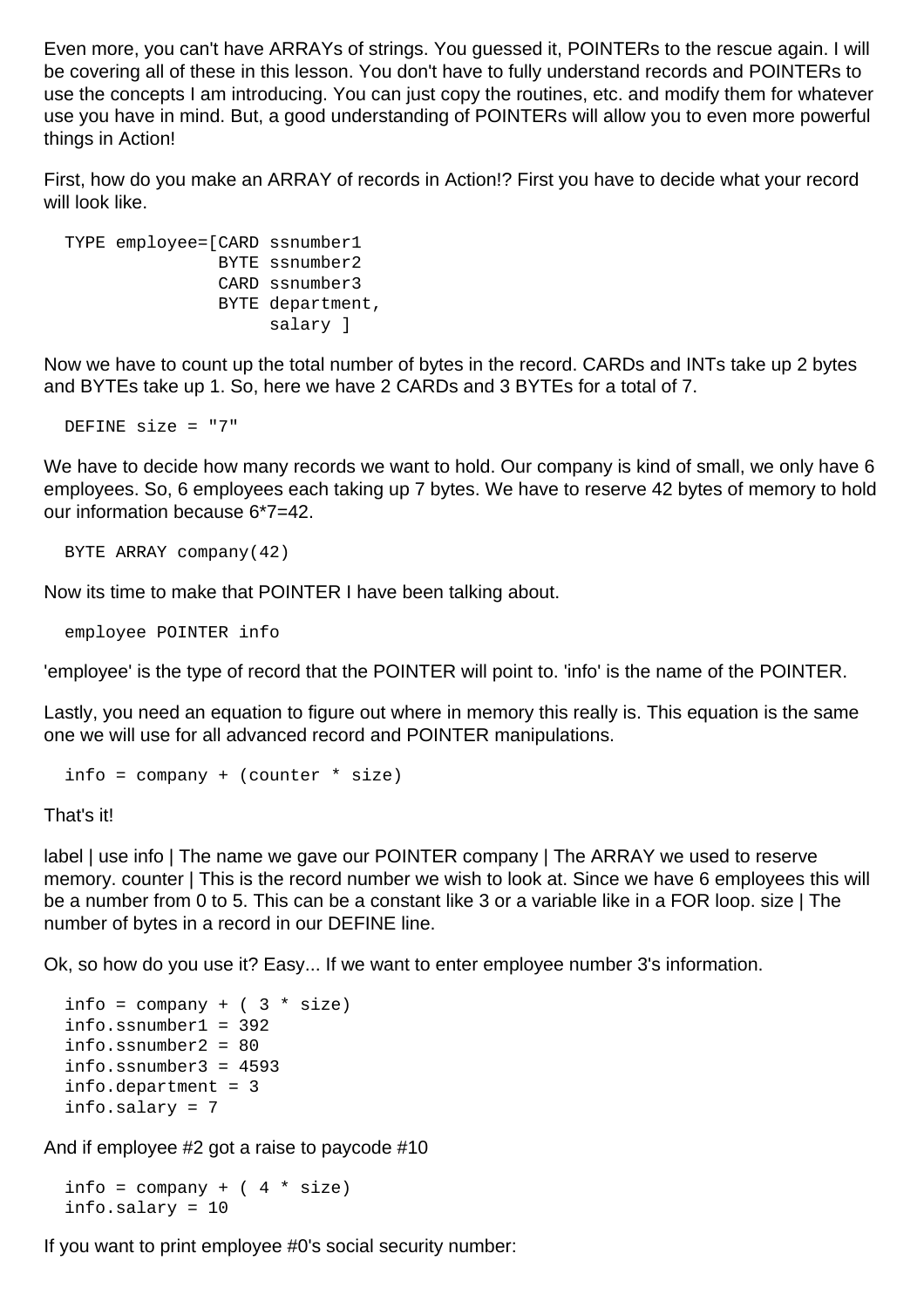```
info = company + (0 * size) PrintC( info.ssnumber1)
Print(" -") PrintB( info.ssnumber2)
Print(" -") PrintCE( info.ssnumber3)
```
The numbers in the record can be used just like any other variable.

info.department =  $4 * 5$ 

Or whatever. Here is a little picture that I hope will help you to see what is going on. In case you didn't know, when you declare a ARRAY in Action!, the ARRAY name is actually a POINTER to where the ARRAY is in memory. So, let's say our ARRAY starts at memory location 16000. Also, I'll use - to represent bytes. So a CARD would have 2 bytes, --.

```
 TYPE employee=[CARD ssnumber1
                 BYTE ssnumber2
                  CARD ssnumber3
                  BYTE department,
                        salary ]
record 0 record 1 record 2
-- - -- - -|-- - -- - -|-- - -- - -|
\lambda|
16000
```
To get record 1 we use this formula:

info = company +  $(1 * size)$ 

Sticking in the numbers:

 $info = 16000 + (1 * 7)$  $info = 16007$ 

So, we move our pointer over 7 bytes to location 16007.

record 0 record 1 record 2 -- - -- - -|-- - -- - -|-- - -- - -|  $\sim$  | 16007

To get record 2:

info =  $16000 + (2 * 7)$ info = 16014

So, we move our pointer over 14 bytes from location 16000 to 16014

record 0 record 1 record 2 -- - -- - -|-- - -- - -|-- - -- - -| ^ | 16014

But records can't contain strings. So POINTERs must be used again to trick Action!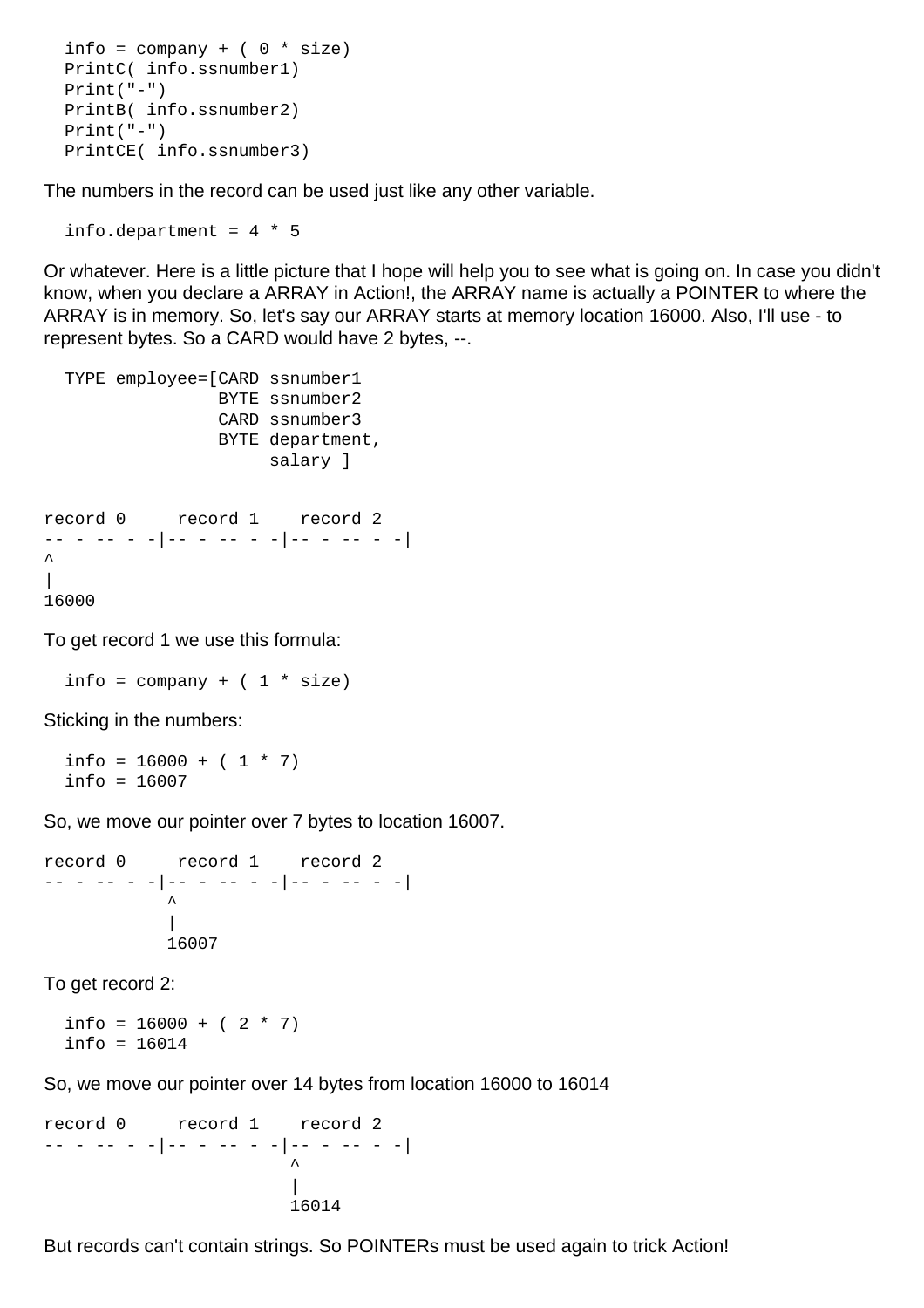What if you wrote a game where there are multiple levels. When the first player dies, the second player takes over, right where he left off. Well, you have to keep track of the players score, level and name. The score and level are easy with records, but the name? We'd use this:

```
 TYPE record = [BYTE level 
                 CARD score
                 BYTE name]
```
Why only 1 BYTE for the name? This is just the first BYTE of the players name. We'll save more space for it in a second. Count up the bytes without the name BYTE. 1 BYTE and 1 CARD = 3 bytes

DEFINE offset = "3"

We'll save 20 bytes for the name. So add the length of the name and the offset value for the size.

DEFINE size = "23"

How many players maximum can play our game? We'll just say 8. So, 8 \* 23 = 184

BYTE ARRAY players(184)

Now we need 2 POINTERs. One like normal, and 1 to point to the name.

```
 record POINTER active_player
```
CHAR POINTER his\_name

The first POINTER we use just like we have been before.

 $active_{player} = players + (count * size)$ 

But to get the name we use:

his\_name = active\_player + offset

That's it! We'll so some assignments to record number 4.

```
active player = players + (4 * size) his_name = active_player + offset
 active_player.level=1
 active_player.score=0
 InputS(his_name)
```
Now lets output player 6.

```
active player = players + (6 * size) his_name = active_player + offset
 Print("Level: ")
 PrintBE(active_player.level)
 Print("Score: ")
 PrintCE(active_player.score)
 Print("Name: ")
 PrintE(his_name)
```
Ok, the last situation like these is if you need an ARRAY of different size strings. Let's say a you need a program to keep track of your customers first name, lastname and the last date the ordered from you. We'll say the date is of the form mm/dd/yy.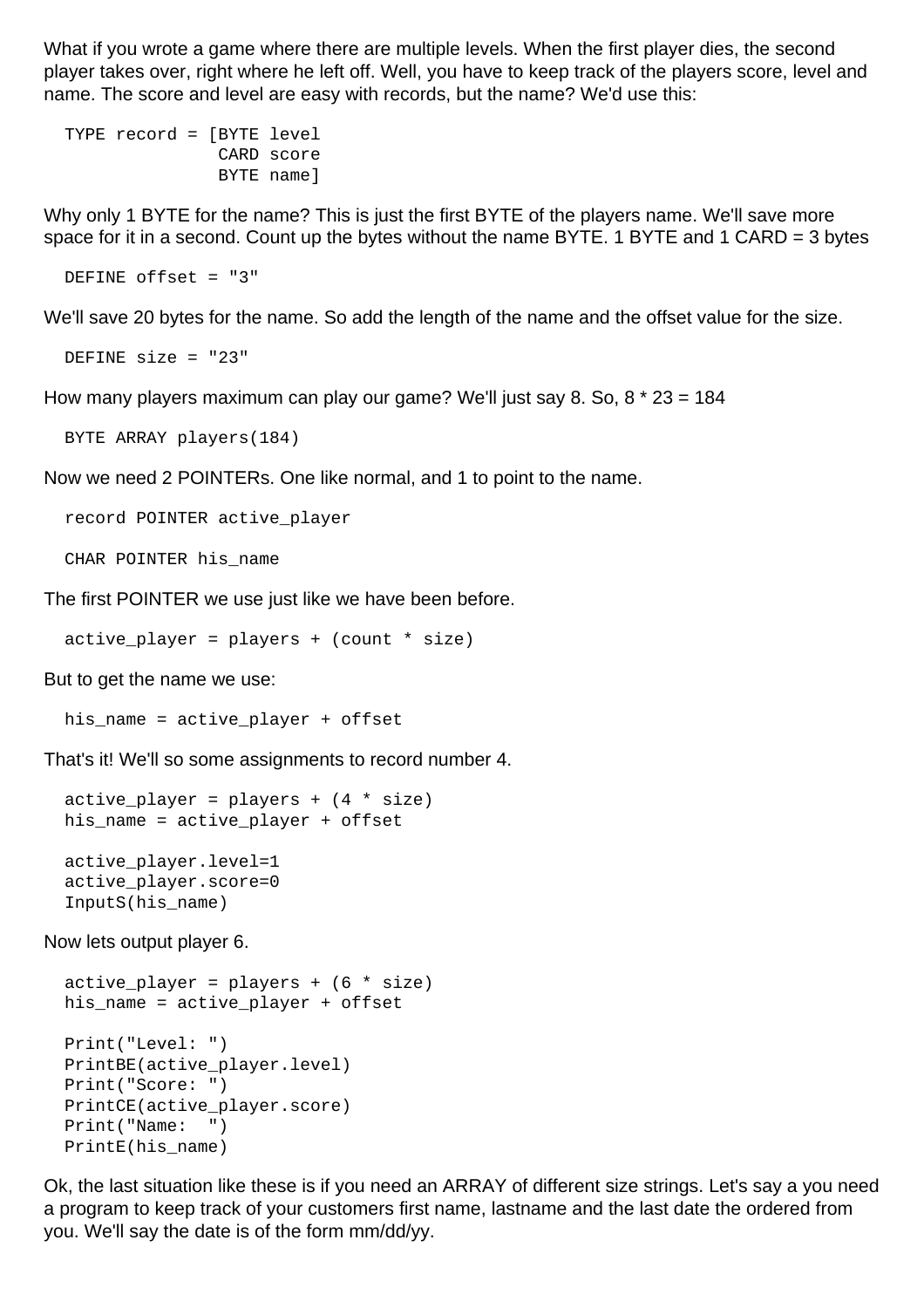How big to we want each field?

field | size in bytes firstname | 11 lastname | 14 date | 9

Try to declare your sizes 1 bigger because strings go from 0 to 1 less than their size. This is needed because, remember, the 0th byte is the length of the string.

There are no records involved this construct. Here we just use POINTERs to get around. The first DEFINE always starts at 0.

DEFINE firstname = "0"

If you want to the firstname to be 11 bytes, the lastname must start at the 12th byte.  $0 + 12 = 12$ 

DEFINE lastname = "12"

If the lastname is 14 bytes long the date must start 15 bytes later than the lastname. This means the 27 byte overall. 12 + 15 = 27

DEFINE date = "27"

The total size is  $27 + 9 = 36$ 

```
 DEFINE size = "36"
```
How many customers do you have? Let's just say 100. 100  $*$  27 = 2700

```
 BYTE ARRAY data(2700)
```
Since we don't have a record only characters, our POINTER is just:

CHAR POINTER ptr

The POINTER is just like normal

ptr = data + (counter \* size)

Once again, that's it! For customer #53:

```
ptr = data + (53 * size) Print("First name: ")
 InputS(ptr + firstname)
 Print("Last name: ")
 InputS(ptr + lastname)
 Print("Last order date: ")
 InputS(ptr + date)
```
APROG12.002 is a full featured phone book based on this last subject.

#### **Lesson 1[3#](http://[fd00::119]:8080/wiki/#section-Action+and+BBS+Express+PRO+Tutorial-Lesson13)**

Well, here we are at the last lesson of Part 1. And I have to apologize for this one. There are a lot of little things I want to mention. Most of them have nothing to do with any of the others.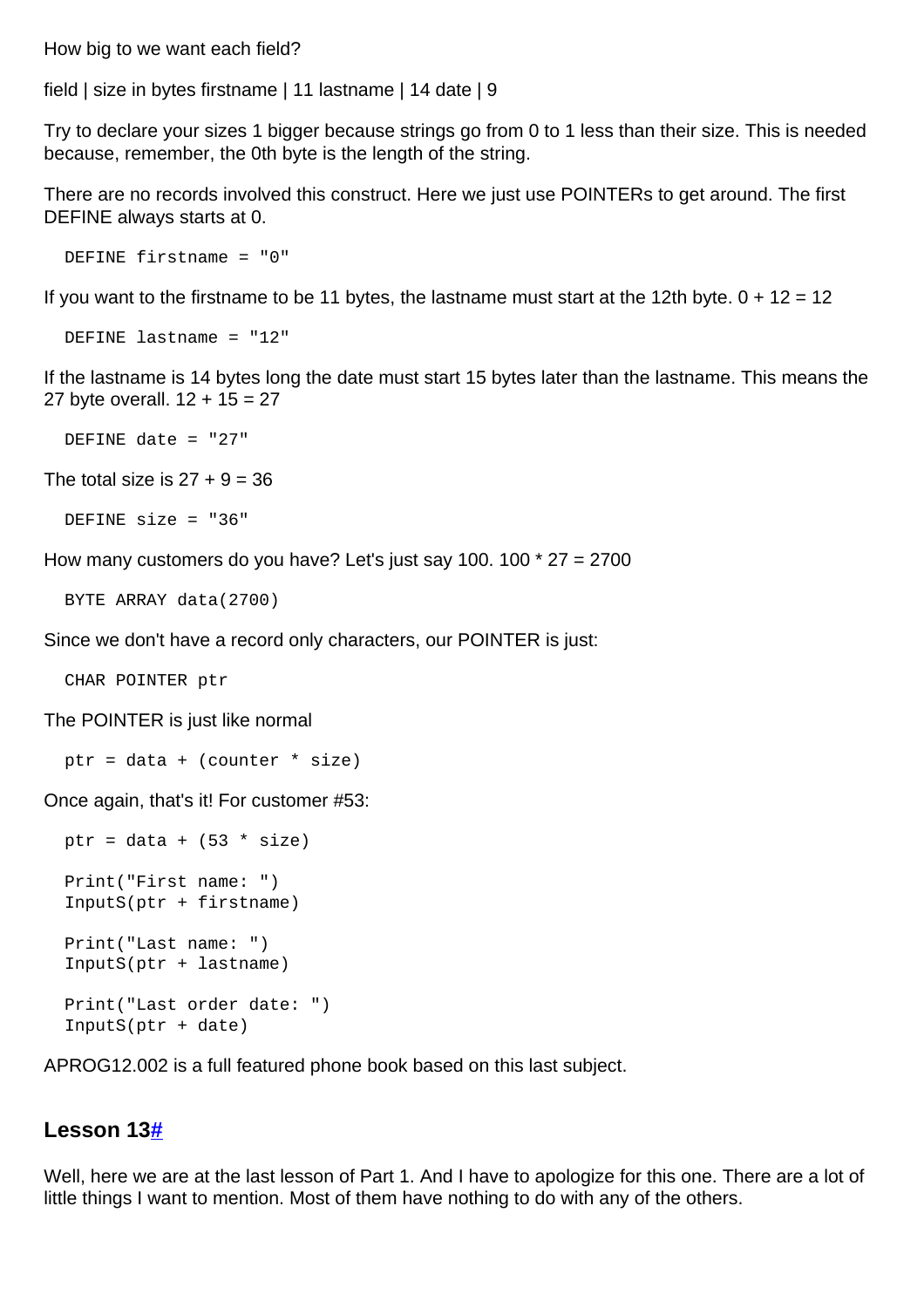The first has to do with assigning variables and routines to specific memory locations. You saw how you can use POINTERs to change memory locations (like the background color of the screen). But there is a better way. When you declare a variable, you can assign it to a location.

BYTE bkgnd=710

Now any change you make to bkgnd will go into location 710.

bkgnd=0

This will change the background color to black. You can also assign PROCs to specific memory locations too. That way, if there is a routine loaded into memory, you can call it easily.

PROC machine routine=\$3500 (BYTE ARRAY s)

In Part 2 of this tutorial we will use this quite a bit.

There is another thing you can do with variables where you declare them. You can assign them to a value using [square brackets\].

INT  $i=[-32]$ BYTE b=[0]

So, if you do a:

 PrintIE(i) PrintBE(b)

you will get

 $-32$ 0

Square brackets are also used for inserting machine language subroutines in Action! programs. You can use hex values or decimal. You can even access Action! variable. Here's an example:

```
 [$A9 my_val $2A $8D $CD $04]
```
Action! is very fast but sometimes you can use that little extra burst from machine language.

If you want your Action! code to compile to a specific memory location you just insert this at the start of your program.

 $SET 14 = $4000$ SET \$491 = \$4000

Now you program will compile to location \$4000.

• o SET IS NOT LIKE A POKE! SET CHANGES

MEMORY LOCATIONS AT COMPILE TIME, NOT WHILE IT IS RUNNING!!!\*\*

If you create a bunch of global routines that you in all your programs, you don't have to type them in each time. They can be loaded in while the program is compiling. That way they are compiled in with your code. You can INCLUDE a file anywhere as long as if is above whatever PROCs are going to call them. You usually INCLUDE files after the global variable and before your first PROC.

I have included a Public Domain runtime package. If you INCLUDE this when you compile your programs, they will work without the Action! cartridge. It would look like: